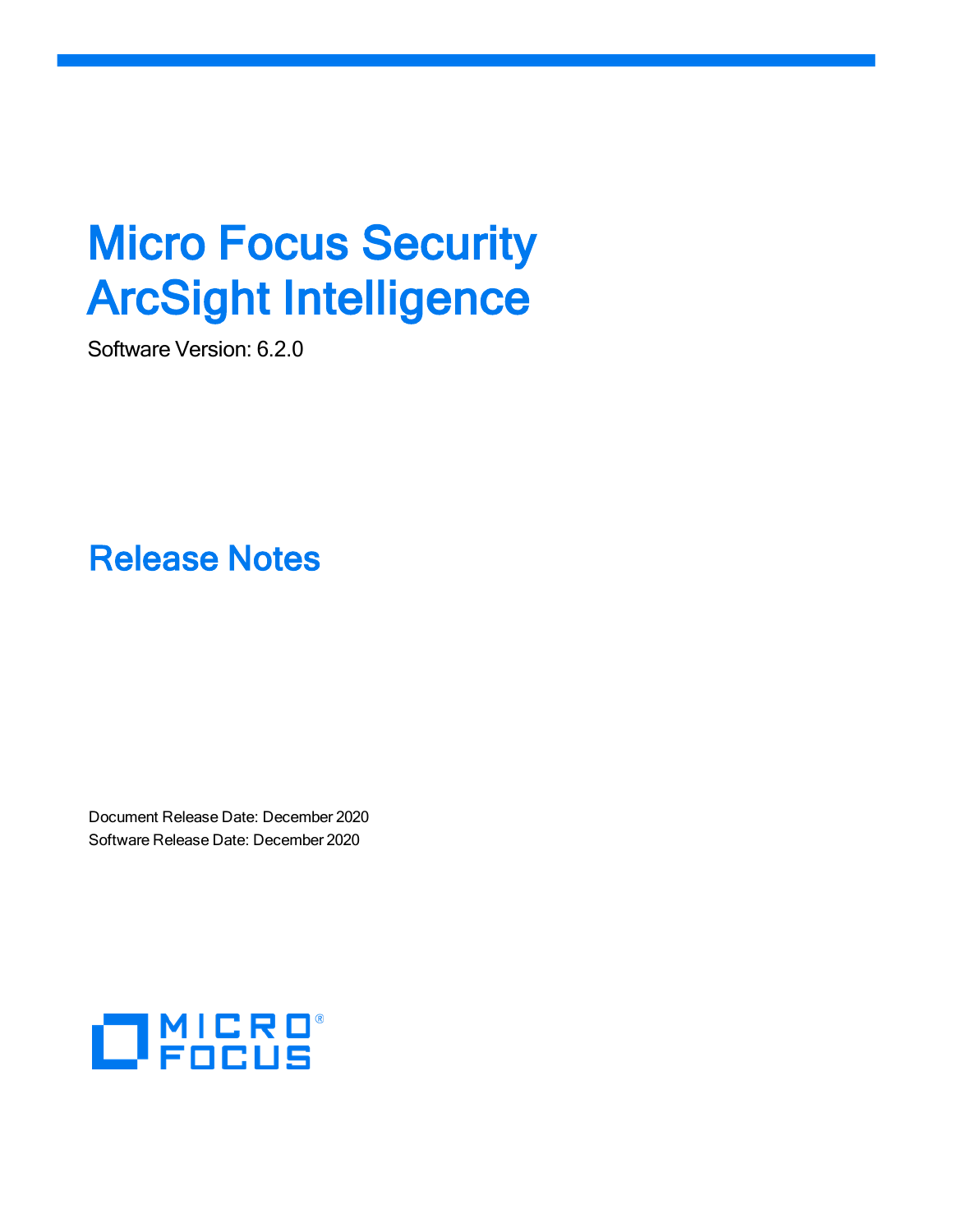#### **Legal Notices**

Micro Focus The Lawn 22-30 Old Bath Road Newbury, Berkshire RG14 1QN UK

[https://www.microfocus.com](https://www.microfocus.com/)

#### **Copyright Notice**

© Copyright 2020 Micro Focus or one of its affiliates

Confidential computer software. Valid license from Micro Focus required for possession, use or copying. The information contained herein is subject to change without notice.

The only warranties for Micro Focus products and services are set forth in the express warranty statements accompanying such products and services. Nothing herein should be construed as constituting an additional warranty. Micro Focus shall not be liable for technical or editorial errors or omissions contained herein.

No portion of this product's documentation may be reproduced or transmitted in any form or by any means, electronic or mechanical, including photocopying, recording, or information storage and retrieval systems, for any purpose other than the purchaser's internal use, without the express written permission of Micro Focus.

Notwithstanding anything to the contrary in your license agreement for Micro Focus ArcSight software, you may reverse engineer and modify certain open source components of the software in accordance with the license terms for those particular components. See below for the applicable terms.

U.S. Governmental Rights. For purposes of your license to Micro Focus ArcSight software, "commercial computer software" is defined at FAR 2.101. If acquired by or on behalf of a civilian agency, the U.S. Government acquires this commercial computer software and/or commercial computer software documentation and other technical data subject to the terms of the Agreement as specified in 48 C.F.R. 12.212 (Computer Software) and 12.211 (Technical Data) of the Federal Acquisition Regulation ("FAR") and its successors. If acquired by or on behalf of any agency within the Department of Defense ("DOD"), the U.S. Government acquires this commercial computer software and/or commercial computer software documentation subject to the terms of the Agreement as specified in 48 C.F.R. 227.7202-3 of the DOD FAR Supplement ("DFARS") and its successors. This U.S. Government Rights Section 18.11 is in lieu of, and supersedes, any other FAR, DFARS, or other clause or provision that addresses government rights in computer software or technical data.

#### **Trademark Notices**

Adobe™ is a trademark of Adobe Systems Incorporated.

Microsoft® and Windows® are U.S. registered trademarks of Microsoft Corporation.

UNIX® is a registered trademark of The Open Group.

#### **Documentation Updates**

The title page of this document contains the following identifying information:

- Software Version number
- Document Release Date, which changes each time the document is updated
- Software Release Date, which indicates the release date of this version of the software

To check for recent updates or to verify that you are using the most recent edition of a document, go to:

ArcSight Product [Documentation](https://community.microfocus.com/t5/ArcSight-Product-Documentation/ct-p/productdocs) on the Micro Focus Security Community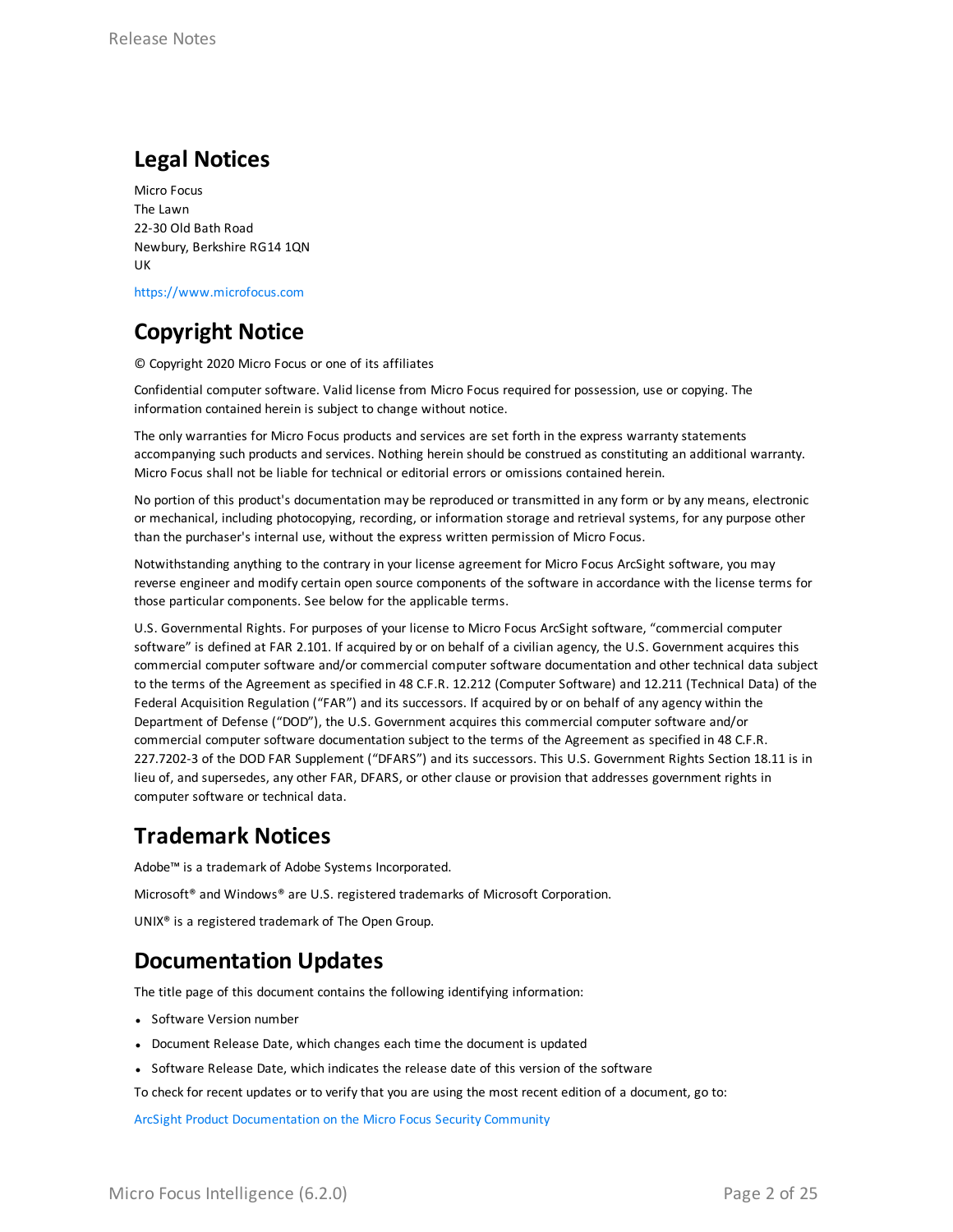#### **Support**

#### **Contact Information**

| Phone                                 | A list of phone numbers is available on the Technical Support<br>Page: https://softwaresupport.softwaregrp.com/support-contact-<br>information |
|---------------------------------------|------------------------------------------------------------------------------------------------------------------------------------------------|
| <b>Support Web Site</b>               | https://softwaresupport.softwaregrp.com/                                                                                                       |
| <b>ArcSight Product Documentation</b> | https://community.softwaregrp.com/t5/ArcSight-Product-<br>Documentation/ct-p/productdocs                                                       |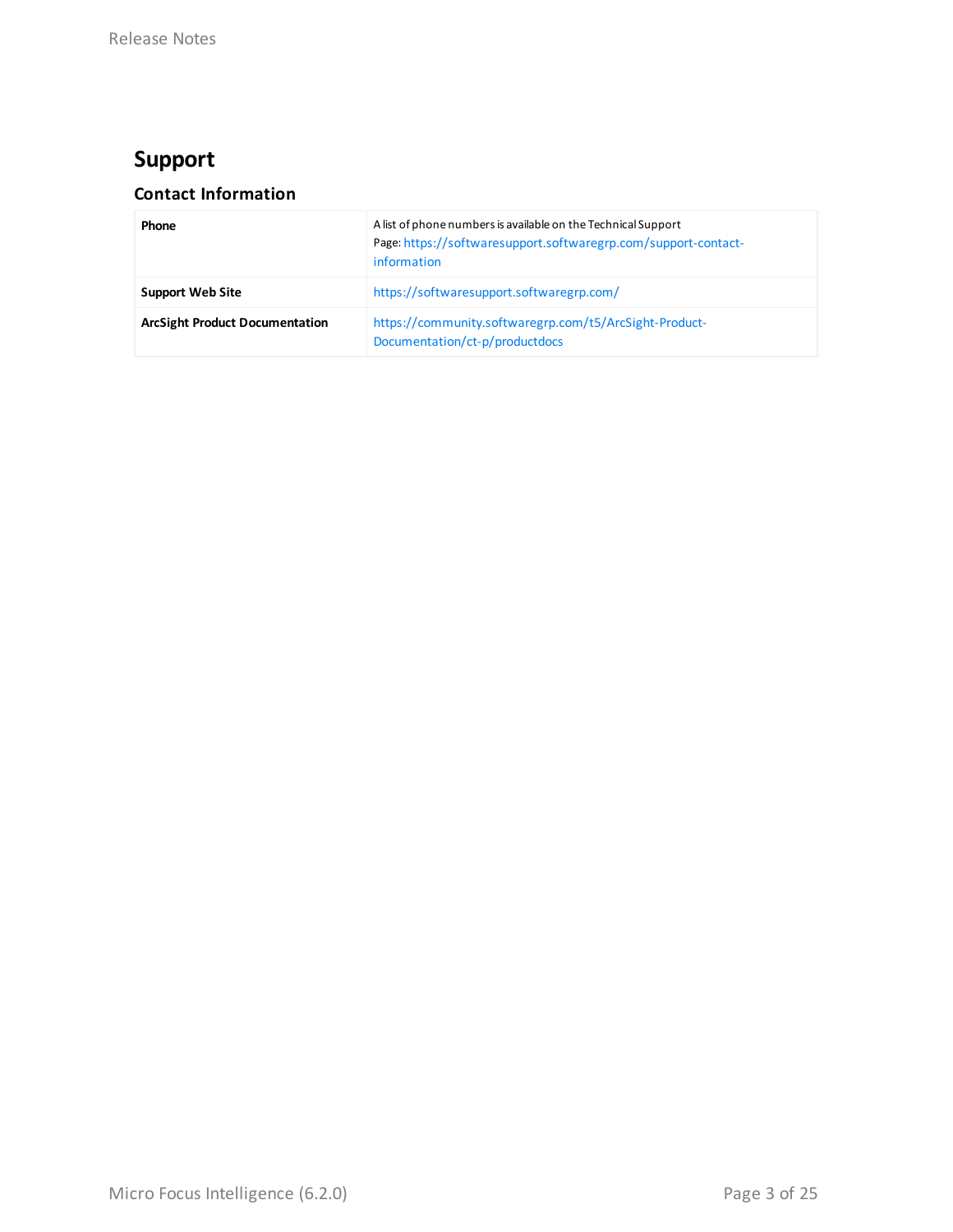#### Contents

| Cannot Explore Raw Events for the Anomaly Types 282, 286, and 287 of the        |  |
|---------------------------------------------------------------------------------|--|
|                                                                                 |  |
| Cannot View the Events for Anomalies Related to Travel 10                       |  |
|                                                                                 |  |
| Swagger User Interface Might Display an Alert Icon Even When Properly           |  |
|                                                                                 |  |
| Cannot View the Events That Triggered an Anomaly  11                            |  |
|                                                                                 |  |
|                                                                                 |  |
| Search Query Is Not Populated in Recon for the Anomaly Types 605 and 606 of     |  |
|                                                                                 |  |
|                                                                                 |  |
| Intelligence Installation Using the ArcSight Installer Results in Intelligence  |  |
| Analytics Failure when the Analytics Pods Start for the First Time 14           |  |
| Multi-node Installation of Intelligence Using the ArcSight Installer Results in |  |
| Analytics Failure Because of HDFS NameNode Mismatch 14                          |  |
| Cannot Log in to the Intelligence UI if the URL Encoding Option for a Multi-    |  |
|                                                                                 |  |
| When Custom SSL Chain Certificates are Used, Logstash Pods Fail to              |  |
|                                                                                 |  |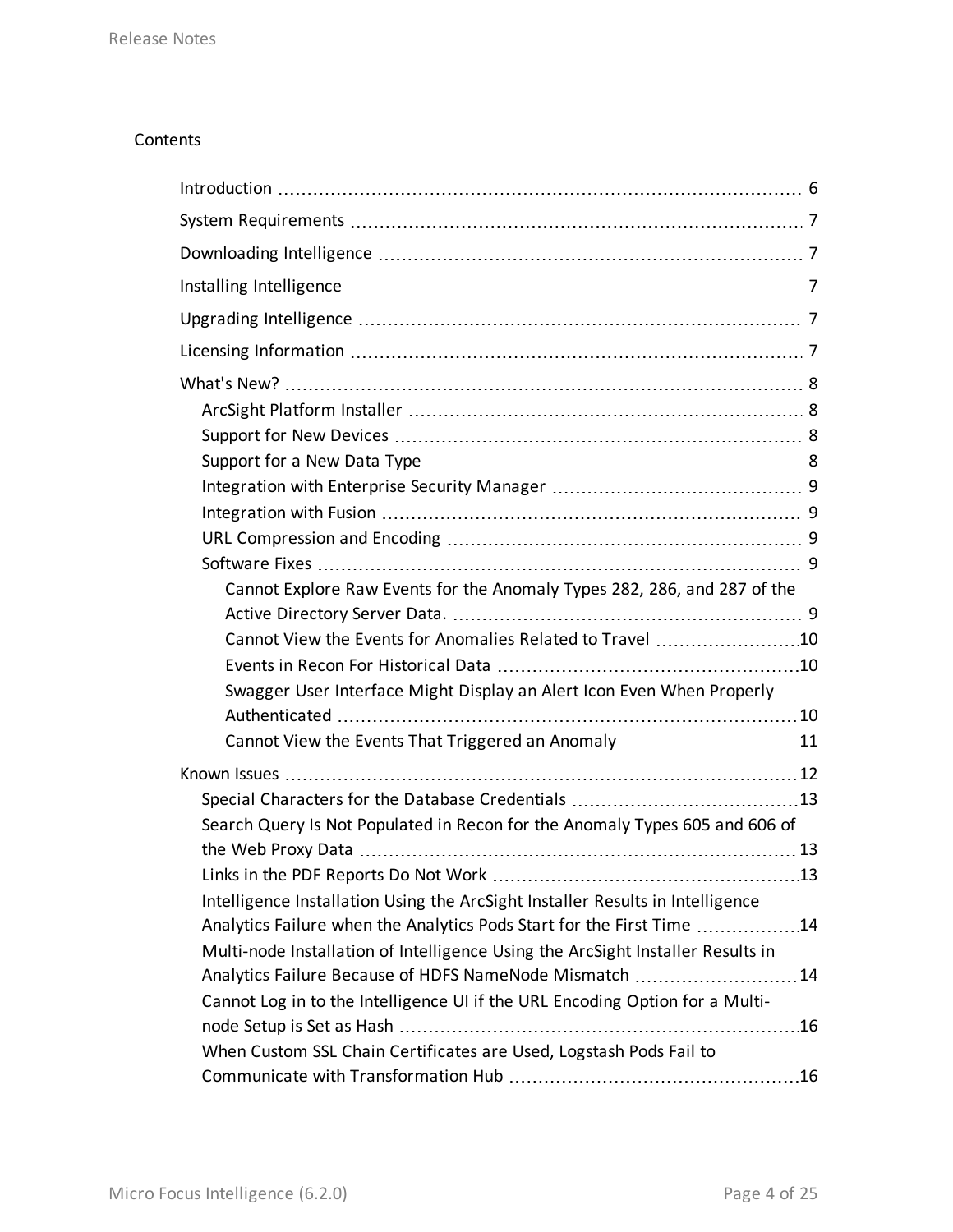| Analytics Might Fail or ENTITYID Might Truncate if the Ingested Data has       |     |
|--------------------------------------------------------------------------------|-----|
|                                                                                |     |
| Unable to View Events for Anomalies after Upgrading Intelligence from 6.1.0    |     |
| to 6.2.0 when Event Sorting is Disabled before the Retention Period 18         |     |
| Recon Search Fails to Work for Fileshare and Resource Data if the Values of    |     |
|                                                                                |     |
| Filtering Does Not Work for the '-' Character in Intelligence UI 19            |     |
| Filtering Using the Hand Icon in the Matrix of Anomalies & Violations Does Not |     |
|                                                                                |     |
| Mismatch Between the Anomaly Expected Highest Value and the Visualization      |     |
|                                                                                |     |
| CSV Reports Do Not Have Timestamps in the Date and Time Format  20             |     |
| Changing a BOT User to a NOTBOT User Has No Effect on Inactive Projects  21    |     |
|                                                                                |     |
|                                                                                |     |
|                                                                                |     |
|                                                                                |     |
| Changing the HDFS NameNode Does Not Terminate the Previous Instance of         |     |
|                                                                                |     |
|                                                                                |     |
|                                                                                |     |
|                                                                                |     |
|                                                                                |     |
|                                                                                | .25 |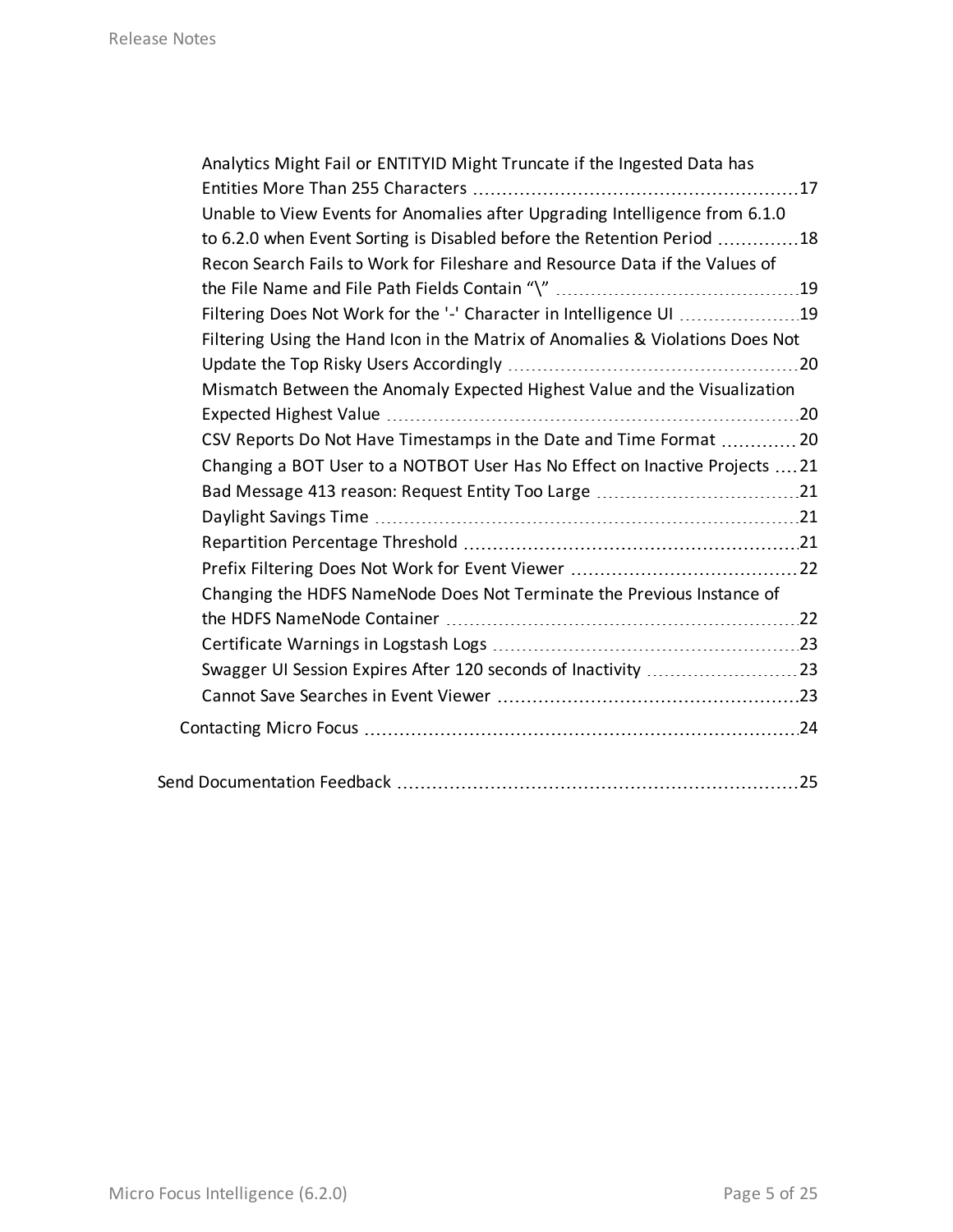## <span id="page-5-0"></span>Introduction

This release introduces ArcSight Intelligence 6.2.0.

- System [Requirements](#page-6-0)
- [Downloading](#page-6-1) Intelligence
- Installing [Intelligence](#page-6-2)
- Upgrading [Intelligence](#page-6-3)
- Licensing [Information](#page-6-4)
- [What's](#page-7-0) New?
- [Known](#page-11-0) Issues
- [Contacting](#page-23-0) Micro Focus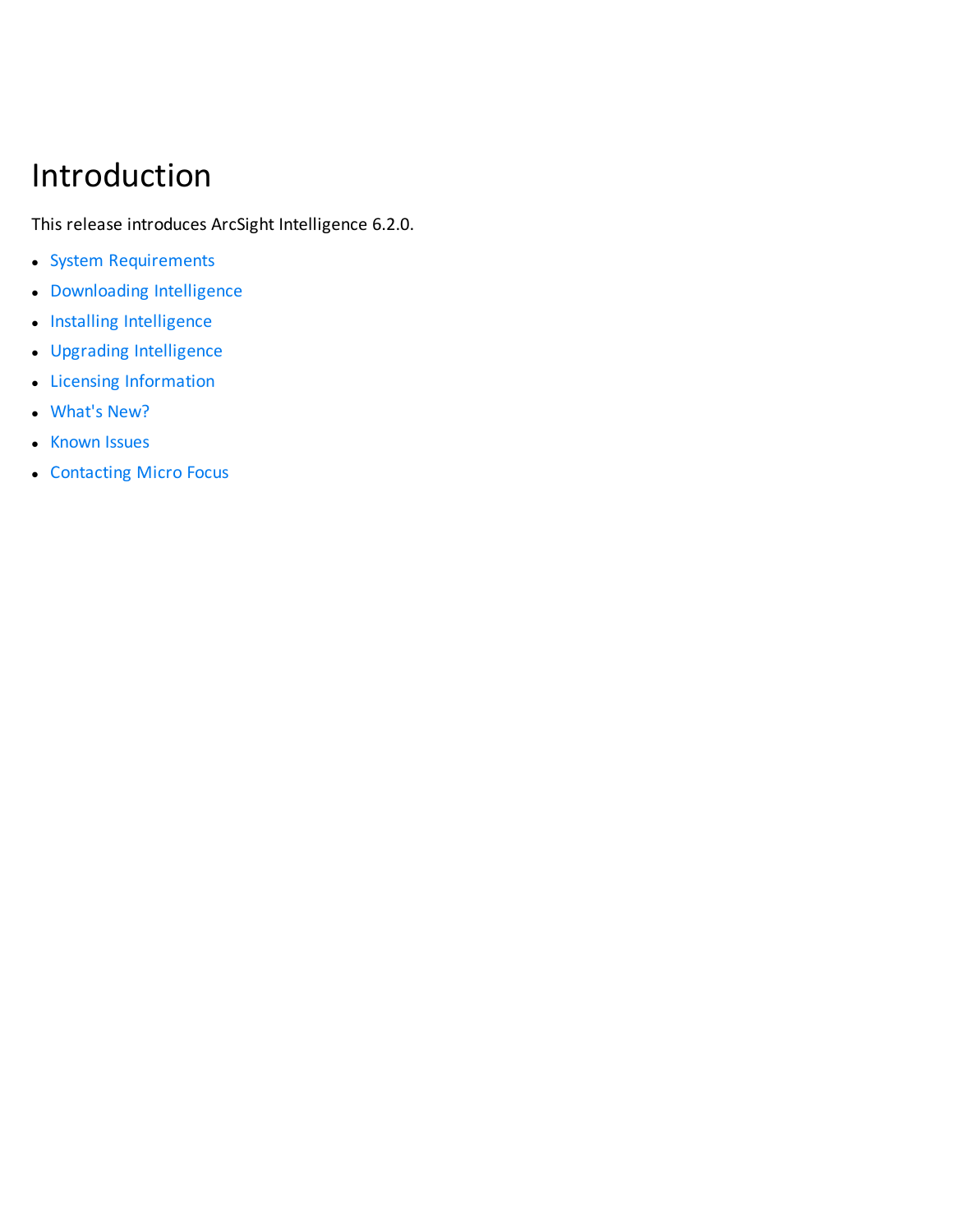## <span id="page-6-0"></span>System Requirements

<span id="page-6-1"></span>For information about the software and hardware requirements for your deployment and performance tuning guidelines, see the Technical [Requirements](https://www.microfocus.com/documentation/arcsight/arcsight-platform-20.11/as_platform_tech_requirements_HTML5/) for ArcSight Platform.

# Downloading Intelligence

Before you begin installing Intelligence, you must download necessary product installation packages. The installation package also includes the respective signature file for validating that the downloaded software is authentic and not tampered by a third party.

<span id="page-6-2"></span>To review the list of the files and versions to download for this release, see the Release Notes for ArcSight [Platform](https://www.microfocus.com/documentation/arcsight/arcsight-platform-20.11/as_platform_releasenotes/as_platform_releasenotes.html).

## Installing Intelligence

<span id="page-6-3"></span>Micro Focus provides several options for deploying your Intelligence environment. For more information, see the [Administrator's](https://www.microfocus.com/documentation/arcsight/arcsight-platform-20.11/as_platform_admin_guide/) Guide for ArcSight Platform.

## Upgrading Intelligence

<span id="page-6-4"></span>You can upgrade only from 6.1.0 to 6.2.0 version of Intelligence. For more information about upgrading Intelligence, see the [Administrator's](https://www.microfocus.com/documentation/arcsight/arcsight-platform-20.11/as_platform_admin_guide/) Guide for ArcSight Platform.

# Licensing Information

For information about activating a new license, see the [Administrator's](https://www.microfocus.com/documentation/arcsight/arcsight-platform-20.11/as_platform_admin_guide/) Guide for ArcSight Platform.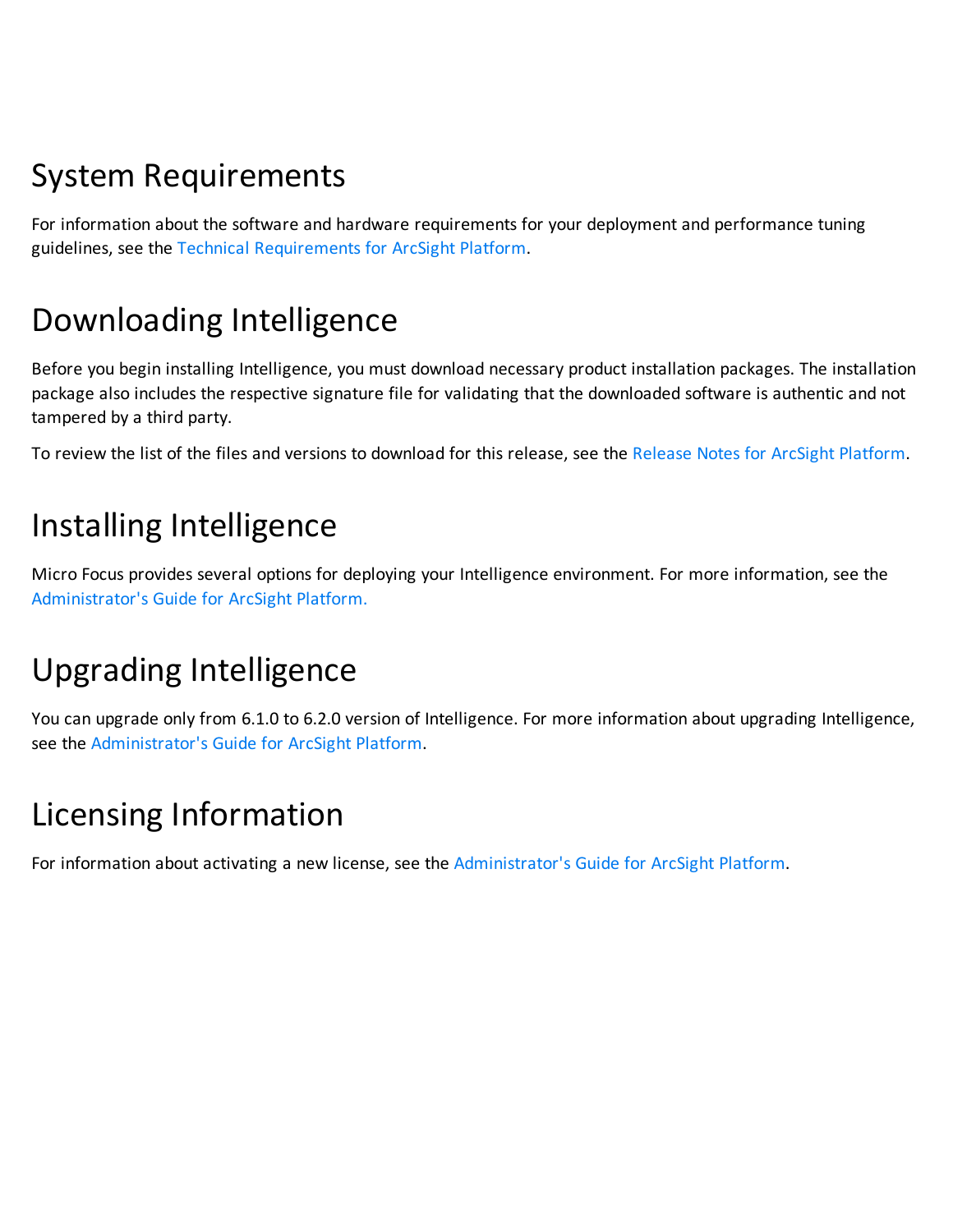## <span id="page-7-0"></span>What's New?

The following sections outline the key features and the issues resolved in this release:

- ArcSight [Platform](#page-7-1) Installer
- **.** [Support](#page-7-2) for New Devices
- [Support](#page-7-3) for a New Data Type
- [Integration](#page-8-0) with Enterprise Security Manager
- [Integration](#page-8-1) with Fusion
- URL [Compression](#page-8-2) and Encoding
- <span id="page-7-1"></span>• [Software](#page-8-3) Fixes

#### ArcSight Platform Installer

The ArcSight Platform Installer provides an installation process that can automatically take care of all the prerequisites, software installations, and post-installation configurations for a new deployment. This tool provides configuration files applicable for single-node and multi-node setups. For more information about the ArcSight Platform Installer, see the *Using ArcSight Platform Installer to Build Your Environment* section in [Administrator's](https://www.microfocus.com/documentation/arcsight/arcsight-platform-20.11/as_platform_admin_guide/) Guide for ArcSight [Platform](https://www.microfocus.com/documentation/arcsight/arcsight-platform-20.11/as_platform_admin_guide/).

#### <span id="page-7-2"></span>Support for New Devices

For the supported data types, Intelligence also provides support for new devices that provide data of relevance to the Intelligence analytics models. For more information, see the *Adding Support for New Devices* section in [Administrator's](https://www.microfocus.com/documentation/arcsight/arcsight-platform-20.11/as_platform_admin_guide/) Guide for ArcSight Platform.

#### <span id="page-7-3"></span>Support for a New Data Type

Intelligence now supports the ingestion and analysis of the Repository data type. The following repository systems are supported:

- GitHub Enterprise 2.21.0
- BitBucket Server 7.5.0
- $\bullet$  Perforce 2020.1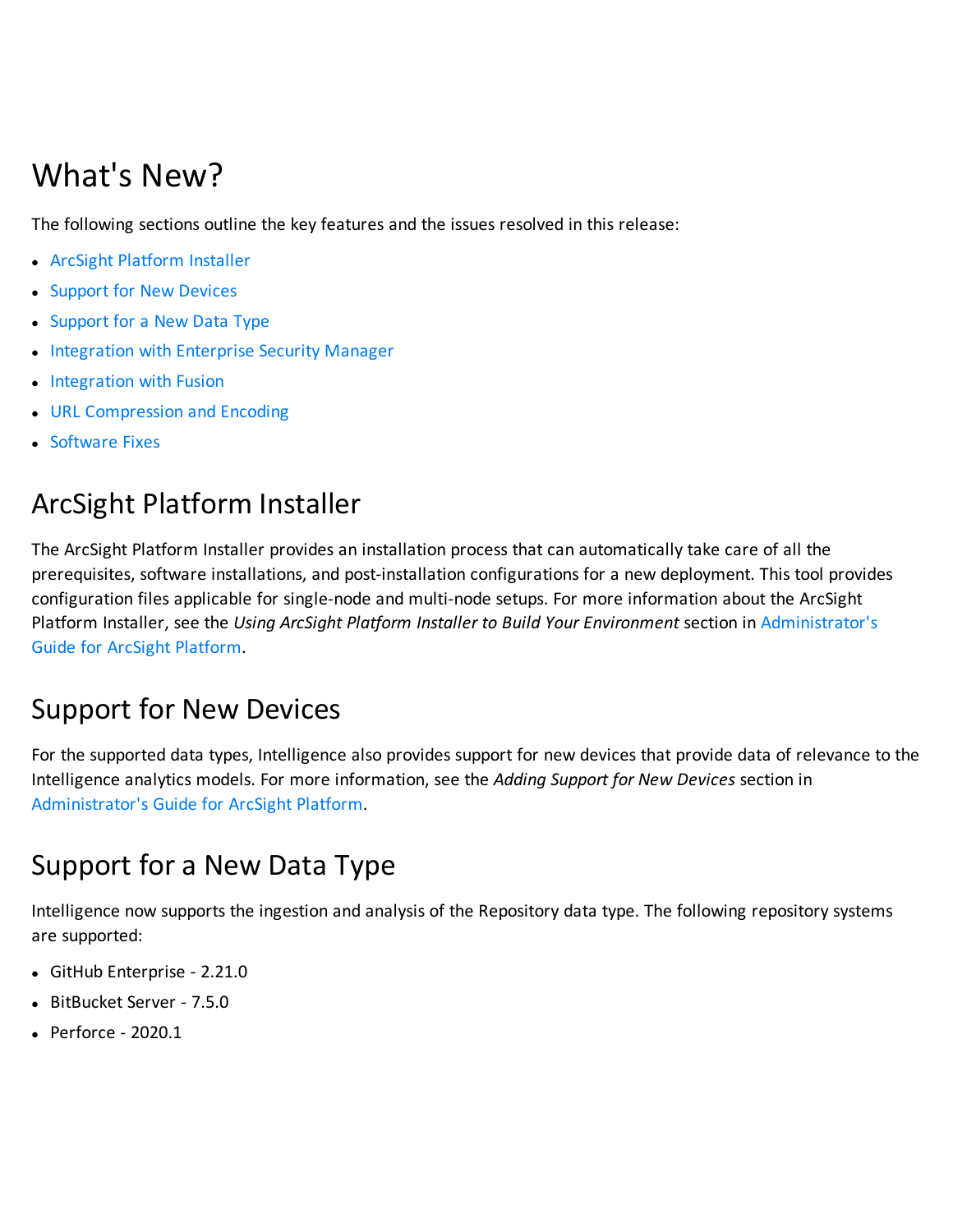#### <span id="page-8-0"></span>Integration with Enterprise Security Manager

Enterprise Security Manager (ESM) can now use risky users and alerts information provided by Intelligence to automatically populate Active Lists. This can be achieved by integrating Intelligence with ESM with the help of FlexConnectors. For more information, see the *Integrating Intelligence with Enterprise Security Manager* section in [Administrator's](https://www.microfocus.com/documentation/arcsight/arcsight-platform-20.11/as_platform_admin_guide/) Guide for ArcSight Platform.

#### <span id="page-8-1"></span>Integration with Fusion

The Fusion UI now includes a link called **Entities at Risk** which allows direct navigation to the Intelligence UI. The Intelligence UI also includes a new Fusion link that takes the users back to the Fusion UI. In the Fusion UI, you can create widgets that display the count of entities analysed by Intelligence.

#### <span id="page-8-2"></span>URL Compression and Encoding

For enhanced data security, Intelligence provides options to encode the Intelligence URL string. Based on your requirement, you can set the limit for the URL string length and then select a preferred URL encoding option. For more information, see the *Setting an Encoding Option for the URL* section in [Administrator's](https://www.microfocus.com/documentation/arcsight/arcsight-platform-20.11/as_platform_admin_guide/) Guide for ArcSight [Platform](https://www.microfocus.com/documentation/arcsight/arcsight-platform-20.11/as_platform_admin_guide/).

#### <span id="page-8-3"></span>Software Fixes

- Cannot Explore Raw Events for the Anomaly Types 282, 286, and 287 of the Active [Directory](#page-8-4) Server Data
- Cannot View the Events for [Anomalies](#page-9-0) Related to Travel
- **.** Events in Recon For [Historical](#page-9-1) Data
- Swagger User Interface Might Display an Alert Icon Even When Properly [Authenticated](#page-9-2)
- <span id="page-8-4"></span>• Cannot View the Events that [Triggered](#page-10-0) an Anomaly

#### Cannot Explore Raw Events for the Anomaly Types 282, 286, and 287 of the Active Directory Server Data.

**Issue:** In the Intelligence UI **> Explore** page, when you filter anomalies with 282, 286, or 287, anomalies are displayed in the **Anomalies & Violation** panel based on the filter you provided. When you click an anomaly, a dialog box provides context about the anomaly or violation. When you click **View Events > Explore Raw Events**, you cannot see any events. [FT-20865]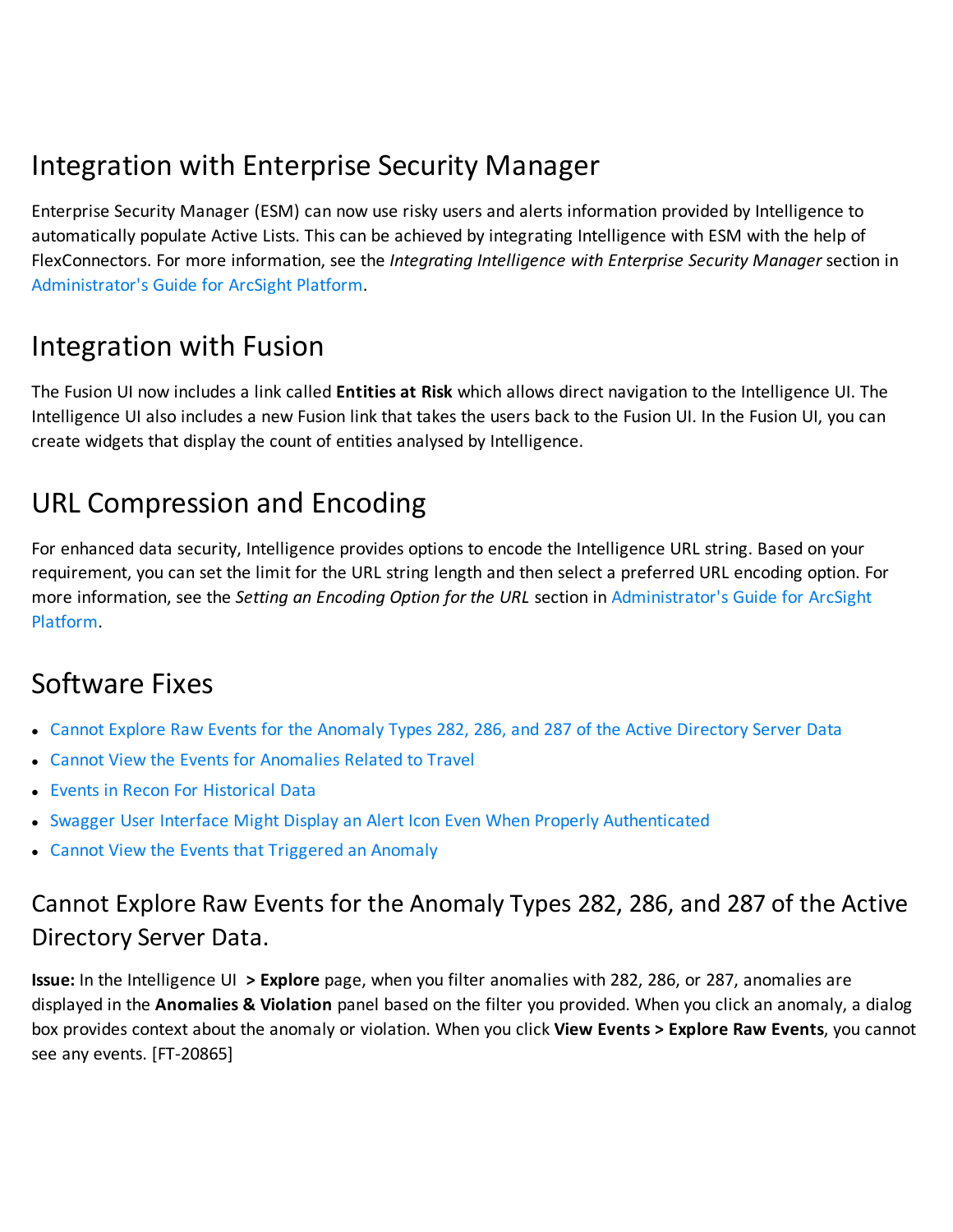<span id="page-9-0"></span>**Fix**: You can now view and explore the events.

#### Cannot View the Events for Anomalies Related to Travel

**Issue:** In the Intelligence UI **> Explore** page **> Anomalies & Violation** panel, when you click an anomaly related to travel and view the events that triggered it by using any of the following methods, you might not see any events:

- **.** Click **View Events** to view the events that triggered the anomaly.
- <sup>l</sup> Click **View Events**, then click **Explore Raw Events** to explore raw events in the Event Viewer.

This happens if the latitude and longitude data from the SmartConnectors have values that are more than four decimal points.

For example, longitude value = 100.992541

This does not have an impact on Intelligence Analytics and hence, anomalies are generated. However, the events contributing to the anomalies are not displayed. [FT-20867]

**Fix**: Intelligence now displays events for anomalies related to travel having latitude and longitude values more than four decimal points.

#### <span id="page-9-1"></span>Events in Recon For Historical Data

**Issue:** When you ingest historical data in the database and Analytics is run for it, the anomalies are displayed in the Intelligence dashboard. In Recon, you cannot view or explore the events that triggered the anomalies when the database receives historical events that were generated more than 7 days ago.

For example, if the database receives historical events on 9th July and the events were generated on 1st July, the events are not visible in Recon. [FT-20973]

<span id="page-9-2"></span>**Fix**: You can now view or explore the events in Recon.

#### Swagger User Interface Might Display an Alert Icon Even When Properly Authenticated

**Issue:** When Intelligence Administrators log into the Swagger user interface, they might see an alert icon on certain functions. [FT-10243]

**Fix:** After logging in to the Swagger user interface, the alert icon is not displayed.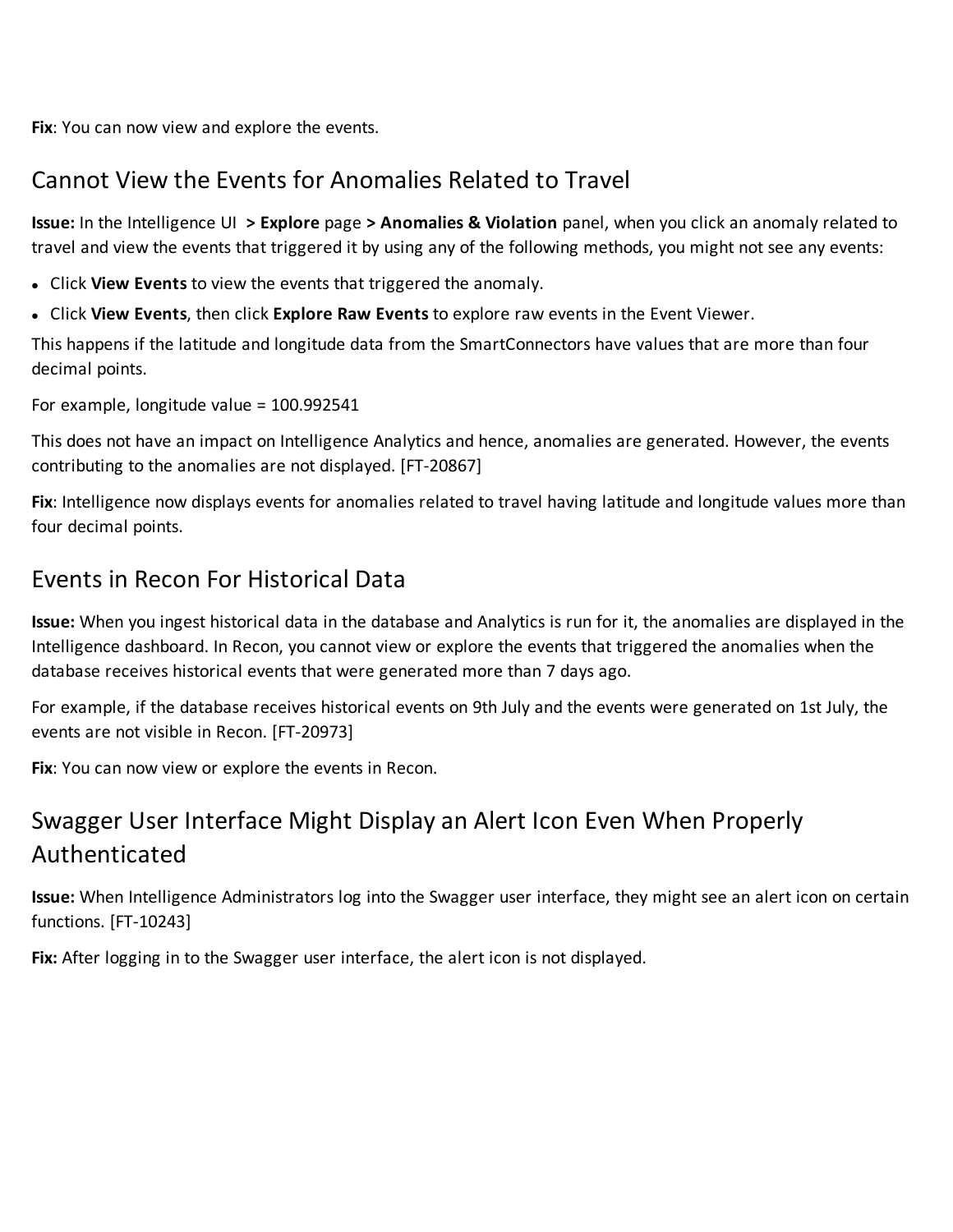#### <span id="page-10-0"></span>Cannot View the Events That Triggered an Anomaly

**Issue:** In the Intelligence UI **> Explore** page **> Anomalies & Violation** panel, when you click an anomaly or violation, a dialog box provides context about the anomaly or violation. When you click **View Events** to view the events that triggered the anomaly or violation, you might not see any events. This is a sporadic issue. [FT-20305]

**Fix:** You can now view the events.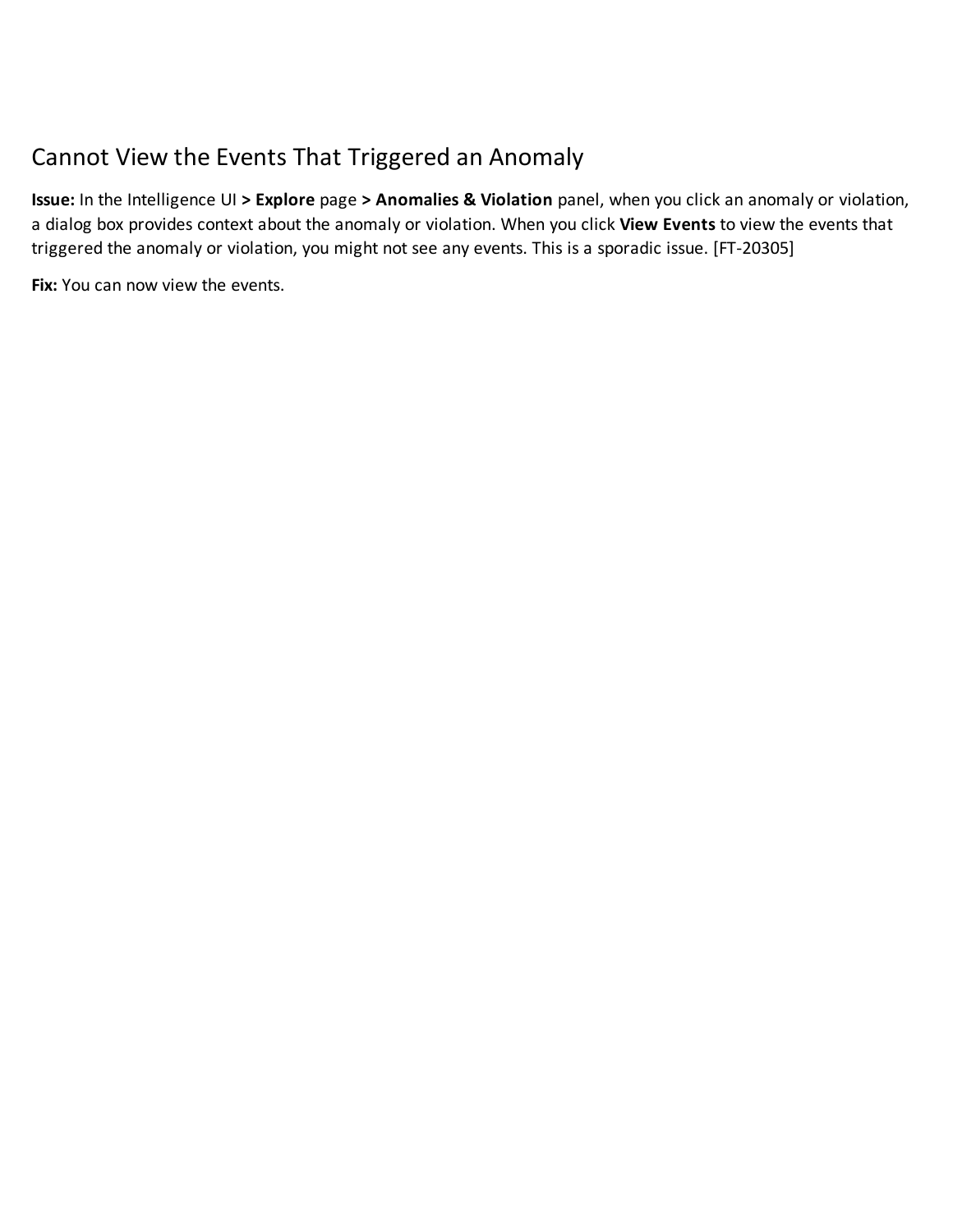## <span id="page-11-0"></span>Known Issues

Micro Focus strives to ensure that our products provide quality solutions for your enterprise software needs.The following issues are currently being researched. If you need further assistance with any issue, contact Micro Focus Customer Support at <https://softwaresupport.softwaregrp.com/>.

- Special Characters for Database [Credentials](#page-12-0)
- Search Query Is Not [Populated](#page-12-1) in Recon for the Anomaly Types 605 and 606 of the Web Proxy Data
- Links in the PDF [Reports](#page-12-2) Do Not Work
- [Intelligence](#page-13-0) Installation Using the ArcSight Installer Results in Intelligence Analytics Failure when the Analytics Pods Start for the First [Time](#page-13-0)
- Multi-node Installation of [Intelligence](#page-13-1) Using the ArcSight Installer Results in Analytics Failure because of HDGS [NameNode](#page-13-1) Mismatch
- Cannot Log in to the [Intelligence](#page-15-0) UI if the URL Encoding Option for a Multi-node Setup is Set as Hash
- When Custom SSL Chain Certificates are Used, Logstash Pods Fail to Communicate with [Transformation](#page-15-1) Hub
- Analytics Might Fail or ENTITYID Might Truncate if the Ingested Data has Entities More Than 255 [Characters](#page-16-0)
- Unable to View Events for Anomalies after Upgrading [Intelligence](#page-17-0) from 6.1.0 to 6.2.0 when Event Sorting is Disabled before the [Retention](#page-17-0) Period
- Recon Search Fails to Work for Fileshare and [Resource](#page-18-0) Data if the Values of the File Name and File Path Fields [Contain](#page-18-0) "\"
- Filtering Does Not Work for the '-' Character in [Intelligence](#page-18-1) UI
- Filtering Using the Hand Icon in the Matrix of [Anomalies](#page-19-0) & amp; Violations Does Not Update the Top Risky Users **[Accordingly](#page-19-0)**
- Mismatch Between the Anomaly Expected Highest Value and the [Visualization](#page-19-1) Expected Highest Value
- CSV Reports Do Not Have [Timestamps](#page-19-2) in the Date and Time Format
- [Changing](#page-20-0) a BOT User to a NOTBOT User Has No Effect on Inactive Projects
- Bad [Message](#page-20-1) 413 reason: Request Entity Too Large
- **.** [Daylight](#page-20-2) Savings Time
- Repartition [Percentage](#page-20-3) Threshold
- Prefix [Filtering](#page-21-0) Does Not Work in CDF for Event Viewer
- Changing the HDFS [NameNode](#page-21-1) Does Not Terminate the Previous Instance of the HDFS NameNode Container
- [Certificate](#page-22-0) Warnings in Logstash Logs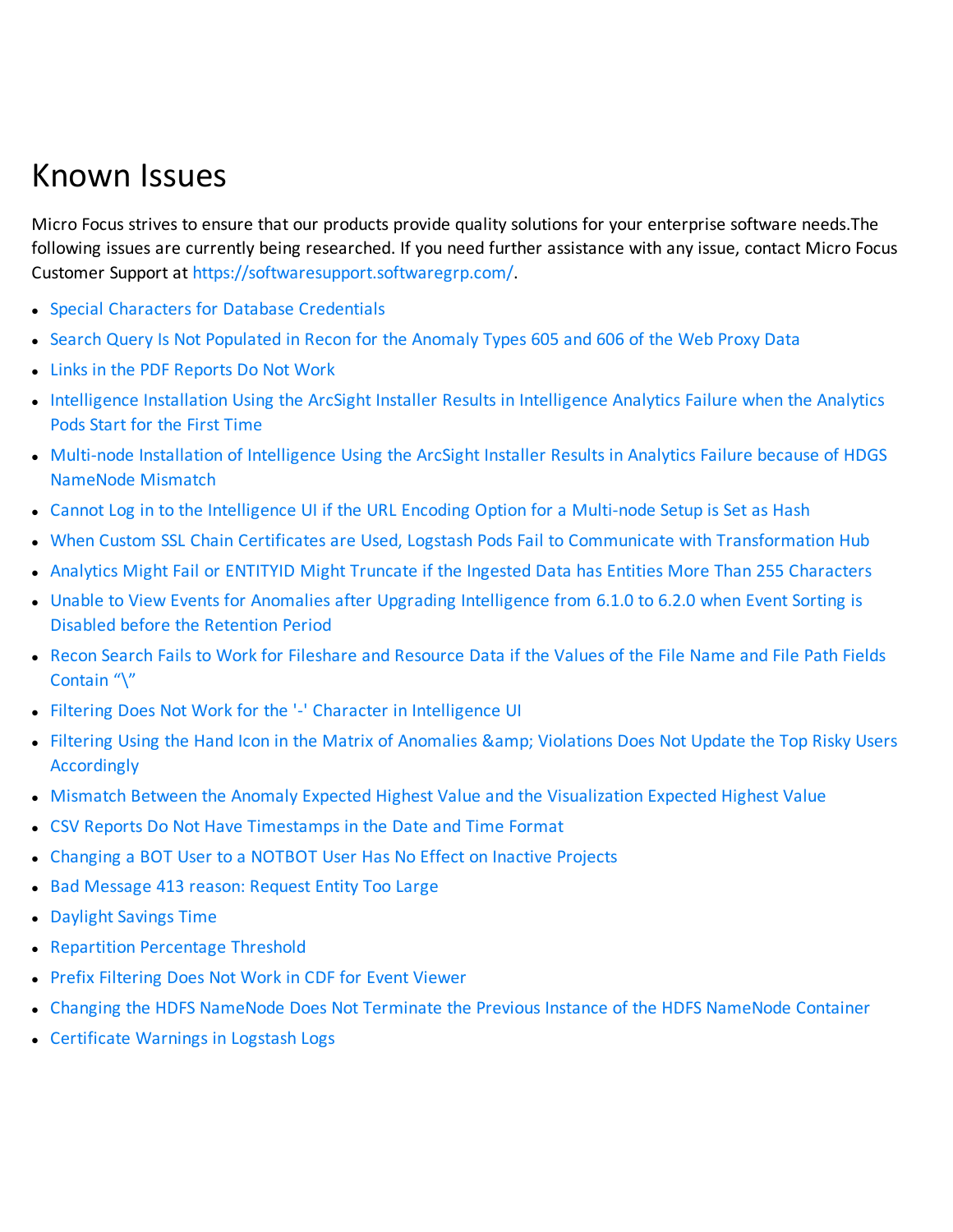- Swagger UI Session Expires After 120 seconds of [Inactivity](#page-22-1)
- <span id="page-12-0"></span>• Cannot Save [Searches](#page-22-2) in Event Viewer

#### Special Characters for the Database Credentials

**Issue:** Intelligence Analytics does not support the following characters when you specify the database credentials:

- Whitespace
- Single quotes

**Workaround:** There is no workaround at this time.

<span id="page-12-1"></span>[FT-21600]

### Search Query Is Not Populated in Recon for the Anomaly Types 605 and 606 of the Web Proxy Data

**Issue:** In the Intelligence UI **> Explore** page, when you filter anomalies with 605 or 606, anomalies are displayed in the **Anomalies & Violation** panel based on the filter you provided. When you click an anomaly, a dialog box provides context about the anomaly or violation. When you click **View Events > Search in Recon**, the search query is not populated in Recon.

**Workaround:** There is no workaround at this time.

<span id="page-12-2"></span>[FT-21921]

#### Links in the PDF Reports Do Not Work

**Issue:** When you click a link in a PDF report downloaded from the Intelligence UI, you must be directed to the Intelligence UI. Instead, you are directed to the **https://interset-api-svc:9090/interset/0/** URL and you get a site cannot be reached error.

For example, for a PDF Report which gives the top risky users' information, when you click a top risky user listed in the PDF, instead of being directed to the Intelligence UI, you are directed to **https://interset-apisvc:9090/interset/0/**.

**Workaround:** In the address bar of the web browser, replace the **https://interset-api-svc:9090/interset/0/** URL with the **https://<IP address or hostname of Intelligence>/interset/0/** URL and press enter. You are directed to the Intelligence UI.

[FT-21863]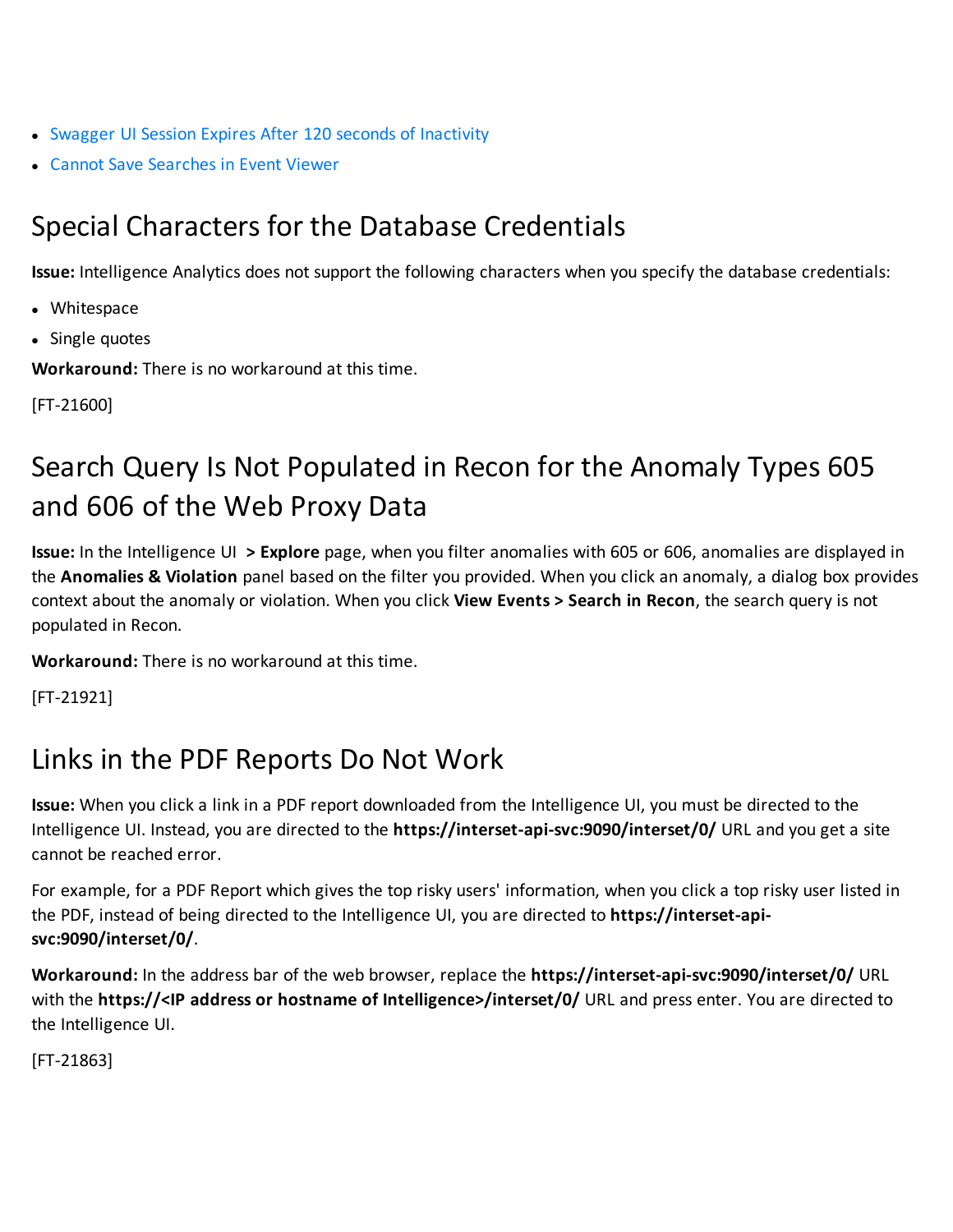### <span id="page-13-0"></span>Intelligence Installation Using the ArcSight Installer Results in Intelligence Analytics Failure when the Analytics Pods Start for the First Time

**Issue:** If you install Intelligence by using the ArcSight Platform Installer and execute the install script, the analytics pods move to the Running state even before the postinstall is complete. Intelligence Analytics runs for the first time but it fails and you get an error that "Investigation Schema does not exist". This happens because when the analytics pods come up after the install command is complete, they look for the Investigation schema. However, the Investigation schema is created in the database only after you execute the postinstall script and the postinstall is complete.

**Workaround:** After the postinstall is complete, perform the following steps:

- 1. Launch a terminal session and log in to the NFS node.
- 2. Navigate to the following directory:

cd <NFSVolume>/interset/analytics

3. (Conditional) Delete the blackhawk down file, if present. This is an error file and it is generated if the previous Analytics execution fails.

rm blackhawk\_down

- 4. When prompted whether you want to delete the file, enter yes.
- 5. Execute the following command to delete the latest AnalyticsStarted.mk and AnalyticsCompleted files:

rm -rf AnalyticsStarted-0-<Today's\_date>.mk AnalyticsCompleted-0-<Today's\_date>.mk

6. When prompted whether you want to delete the files, enter yes. After 30 seconds of deletion of the files, Analytics is triggered automatically.

<span id="page-13-1"></span>[FT-21922]

## Multi-node Installation of Intelligence Using the ArcSight Installer Results in Analytics Failure Because of HDFS NameNode Mismatch

**Issue:** When you perform a multi-node installation of Intelligence by using the ArcSight Platform Installer, the postinstall script creates the HDFS configuration files on all the database nodes. By default, it adds the corresponding database hostname or IP address instead of the HDFS NameNode hostname or IP address in the **core-site.xml** HDFS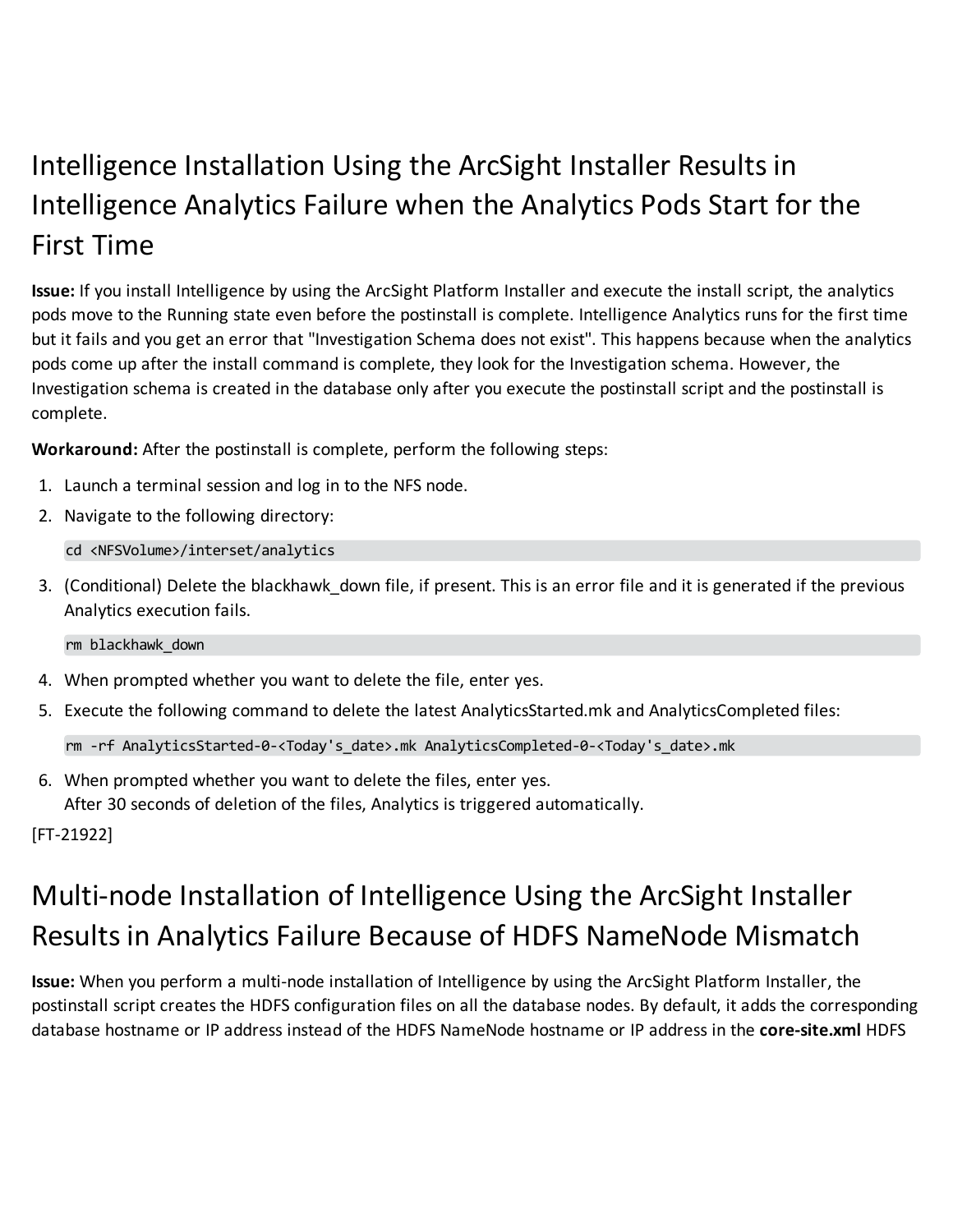configuration file. This leads to Intelligence Analytics failure when it is run for the first time and you get an error that could not connect to the HDFS URL: hdfs://<HDFS NameNode hostname or IP address>:30820.

**Workaround:** After the postinstall is complete, perform the following steps:

- 1. Log in to a database node as a root user.
- 2. Navigate to the the **/etc/hadoop/conf/** directory.
- 3. For the **core-site.xml** file, update the NAMENODE\_HOST value for the **fs.defaultFS** and **dfs.namenode.httpaddress** properties with the hostname or IP address of the node where the **interset-namenode:yes** label has been applied.
- 4. Repeat Steps 1 to 3 on all database nodes.
- 5. Change to the following directory:

cd /opt/vertica/bin/

6. Log in as a dbadmin:

su dbadmin

7. Log in to vsql and specify the password when prompted:

| vsgl                           |
|--------------------------------|
| [password prompt]              |
| 8. (Optional) Clear the cache: |
| SELECT CLEAR_HDFS_CACHES();    |

9. Execute the following command:

SELECT VERIFY\_HADOOP\_CONF\_DIR();

- 10. Do the following to restart the HDFS DataNodes:
	- a. Launch a terminal session and log in to a worker node where an HDFS DataNode is deployed.
	- b. Execute the following commands:

```
NAMESPACE=$(kubectl get namespaces | grep arcsight-installer | awk '{ print $1}')
```
kubectl get pods -n \$NAMESPACE | grep -e 'hdfs\|interset-analytics' | awk '{print \$1}' | xargs kubectl delete pod -n \$NAMESPACE --force --grace-period=0

- 11. Launch a terminal session and log in to the NFS node.
- 12. Navigate to the following directory:

cd <NFSVolume>/interset/analytics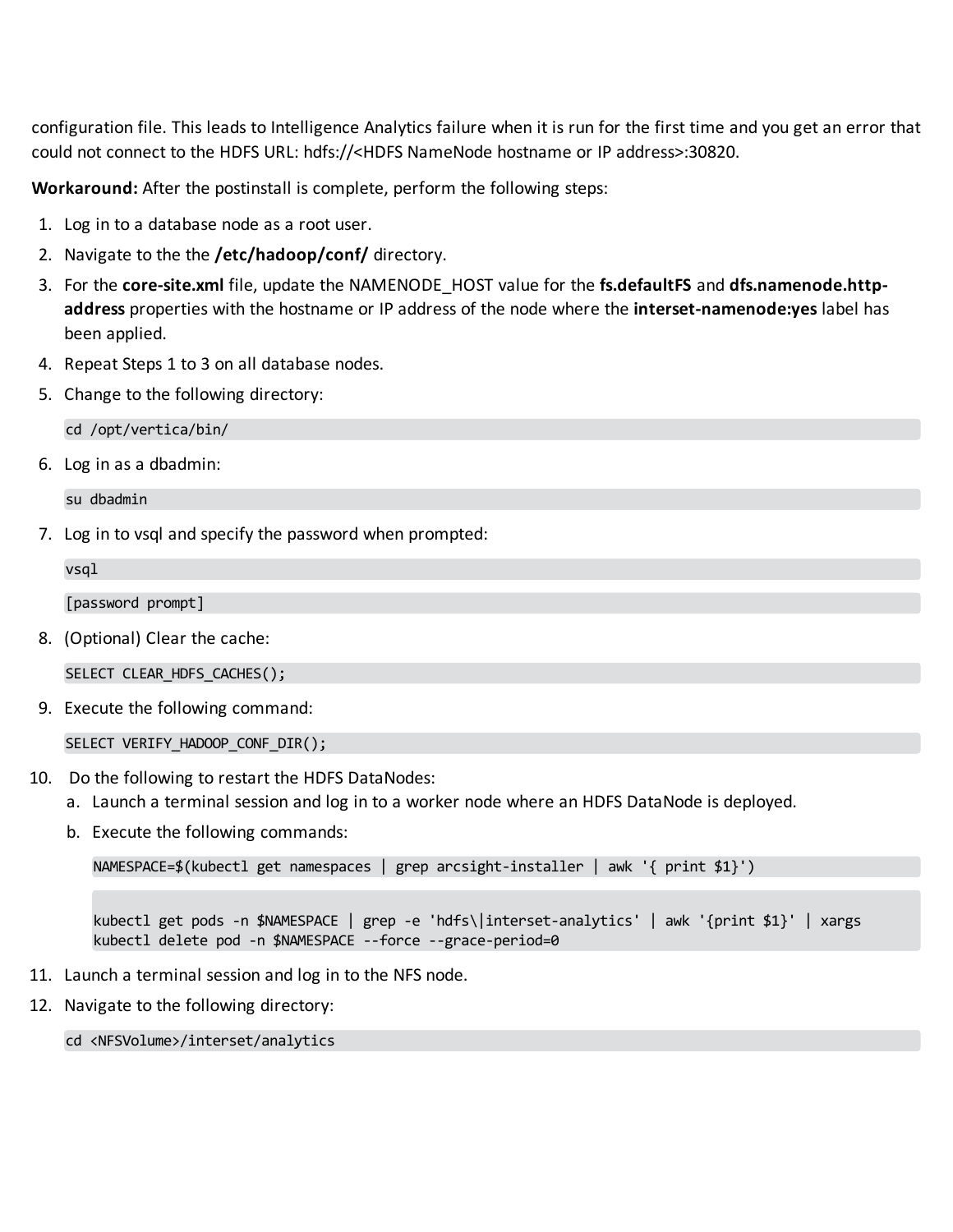13. (Conditional) Delete the blackhawk down file, if present. This is an error file and it is generated if the previous Analytics execution fails.

rm blackhawk\_down

- 14. When prompted whether you want to delete the file, enter yes.
- 15. Execute the following command to delete the latest AnalyticsStarted.mk and AnalyticsCompleted files:

rm -rf AnalyticsStarted-0-<Today's\_date>.mk AnalyticsCompleted-0-<Today's\_date>.mk

16. When prompted whether you want to delete the files, enter yes. After 30 seconds of deletion of the files, Analytics is triggered automatically.

<span id="page-15-0"></span>[FT-21924]

### Cannot Log in to the Intelligence UI if the URL Encoding Option for a Multi-node Setup is Set as Hash

**Issue:** In the Kubernetes Dashboard of CDF Management Portal, for the **investigator-default-yaml** file in the arcsight-installer namespace, when you specify the URL encoding option as Hash, you cannot log in to the Intelligence UI when you try to log in again.

**Workaround:** There is no workaround at this time.

<span id="page-15-1"></span>[FT-21920]

### When Custom SSL Chain Certificates are Used, Logstash Pods Fail to Communicate with Transformation Hub

**Issue:** When configured with custom SSL chain certificates, the Logstash pods fail to communicate with Transformation Hub and enter into the CrashLoopBackOff stage. This issue occurs when you use the intermediate CA certificates. The issue does not occur when you use the default CA certificates.

**Workaround:** Perform the following steps:

- 1. Launch the CDF Management Portal on port 5443.
- 2. Log in with the following credentials: User name: admin Password: *<the password you provided during CDF installation>*
- 3. Click **Cluster>Dashboard**. The Kubernetes Dashboard is displayed.
- 4. Under the **Namespace**, search and select the arcsight-installer-xxxx namespace.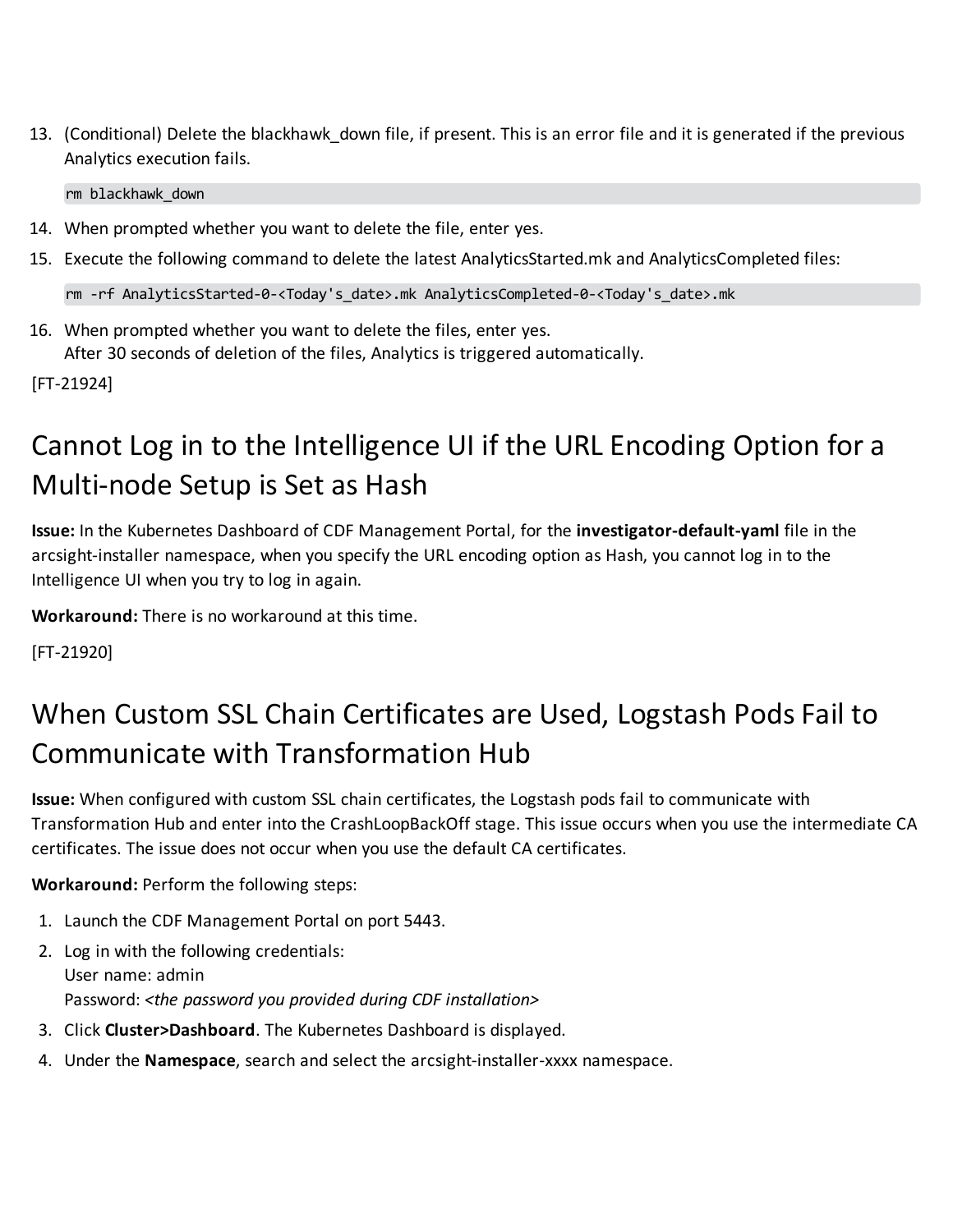- 5. Under **Config and Storage**, click **Config Maps**.
- 6. Click the filter icon and search for logstash-config-pipeline.
- 7. Click **and then click Edit.**
- 8. In the **YAML** file, in the **codec => avro\_schema\_registry**, update the **ca\_certificate =>** field with **'/vaultcrt/trustedCAs/RE\_ca.crt'**.
- 9. Click **Update**.
- 10. Do the following to restart the Logstash pods:
	- a. Launch a terminal session and log in to the master node or a worker node.
	- b. Execute the following commands:

export NS=\$(kubectl get namespaces | grep arcsight|cut -d ' ' -f1)

kubectl -n \$NS scale statefulset interset-logstash --replicas=0

kubectl -n \$NS scale statefulset interset-logstash --replicas=3

<span id="page-16-0"></span>[FT-21957]

### Analytics Might Fail or ENTITYID Might Truncate if the Ingested Data has Entities More Than 255 Characters

**Issue:** If the ingested data has entities more than 255 characters, either of the following may occur:

- The value of ENTITYID in the analytics schema might truncate after running analytics.
- Analytics might fail with the following error messages:
	- o Unable to create/insert into target table: UEBA.ENTITIES RISK with SaveMode: Append. ERROR MESSAGE: ERROR: java.sql.SQLIntegrityConstraintViolationException: [Vertica][VJDBC](6745) ERROR: Duplicate key values: 'TID=0,ENTITYTYPE=usr,ENTITYID=<entity\_id\_displayed>,SCORETYPE=vul,"TIMESTAMP"=2020-09-21 22:00:00,TIME\_BUCKET=hourly' – violates constraint 'UEBA.ENTITIES\_RISK.C\_PRIMARY'
	- <sup>o</sup> Exception in thread "main" java.sql.SQLIntegrityConstraintViolationException: [Vertica]VJDBC ERROR: Duplicate MERGE key detected in join [(UEBA.PREVIOUS\_ENTITIES\_RISK x UEBA.PREVIOUS\_ENTITIES\_RISK\_STAGING) using PREVIOUS ENTITIES RISK super and subquery (PATH ID: 1)]; value

**Workaround:** Execute the following queries:

**Note:** Consider the following:

- <schema\_name> Replace with the actual analytics schema name. For example: UEBA
- . VARCHAR(1024) 1024 must be same as the OBSERVED\_ENTITY\_RELATION\_MINUTELY\_COUNTS.entityid column length. Change accordingly in the following queries: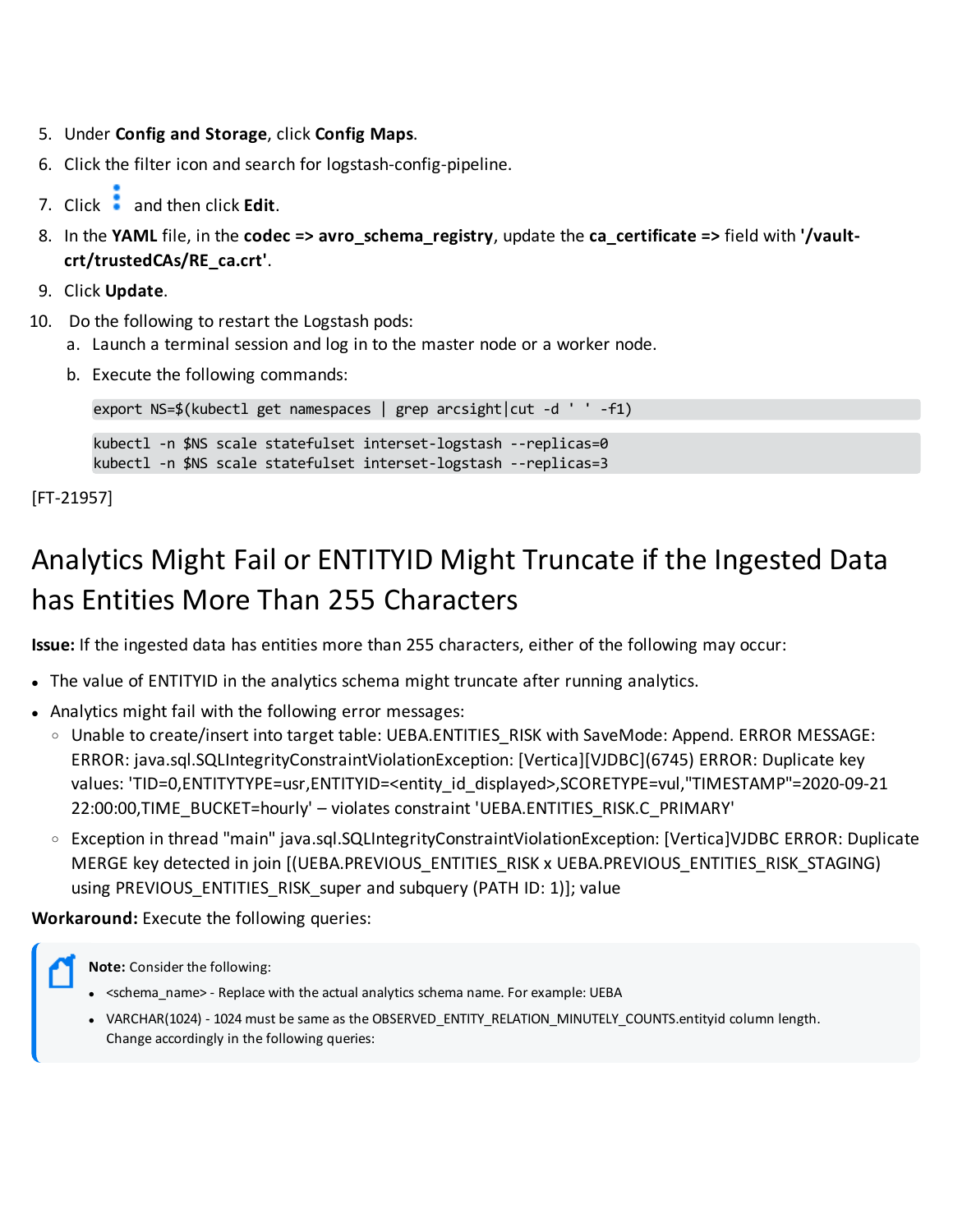ALTER TABLE <schema\_name>.ENTITIES\_RISK DROP CONSTRAINT C\_PRIMARY;

ALTER TABLE <schema\_name>.ENTITIES\_RISK alter column ENTITYID SET DATA TYPE VARCHAR(1024);

ALTER TABLE <schema\_name>.ENTITIES\_RISK ADD CONSTRAINT C\_PRIMARY PRIMARY KEY (TID, ENTITYTYPE, ENTITYID, SCORETYPE, TIMESTAMP, TIME\_BUCKET) ENABLED;

ALTER TABLE <schema\_name>.PREVIOUS\_ENTITIES\_RISK DROP CONSTRAINT C\_PRIMARY;

ALTER TABLE <schema\_name>.PREVIOUS\_ENTITIES\_RISK alter column ENTITYID SET DATA TYPE VARCHAR(1024);

ALTER TABLE <schema\_name>.PREVIOUS\_ENTITIES\_RISK ADD CONSTRAINT C\_PRIMARY PRIMARY KEY (TID, ENTITYTYPE, ENTITYID, SCORETYPE, TIMESTAMP, TIME\_BUCKET) ENABLED;

ALTER TABLE <schema\_name>.PREVIOUS\_ENTITIES\_RISK\_STAGING alter column ENTITYID SET DATA TYPE VARCHAR (1024);

<span id="page-17-0"></span>[FT-21970]

### Unable to View Events for Anomalies after Upgrading Intelligence from 6.1.0 to 6.2.0 when Event Sorting is Disabled before the Retention Period

**Issue:** After upgrading Intelligence from 6.1.0 to 6.2.0, if you disable **CDF Management Portal > Event Sorting** before the configured retention period, you cannot view the events for anomalies.

**Workaround:** After upgrading Intelligence from 6.1.0 to 6.2.0, do not disable **Event Sorting** before the configured retention period.

Perform the following steps after the completion of your configured retention period, and then disable **Event Sorting**:

- 1. Launch the CDF Management Portal on port 5443.
- 2. Log in with the following credentials: **User name:** admin

**Password:** <*the password you provided during CDF installation*>

- 3. Click , then click **Reconfigure**.
- 4. Click **Intelligence** and enable **Enable Search Manager**.
- 5. Click **Save**.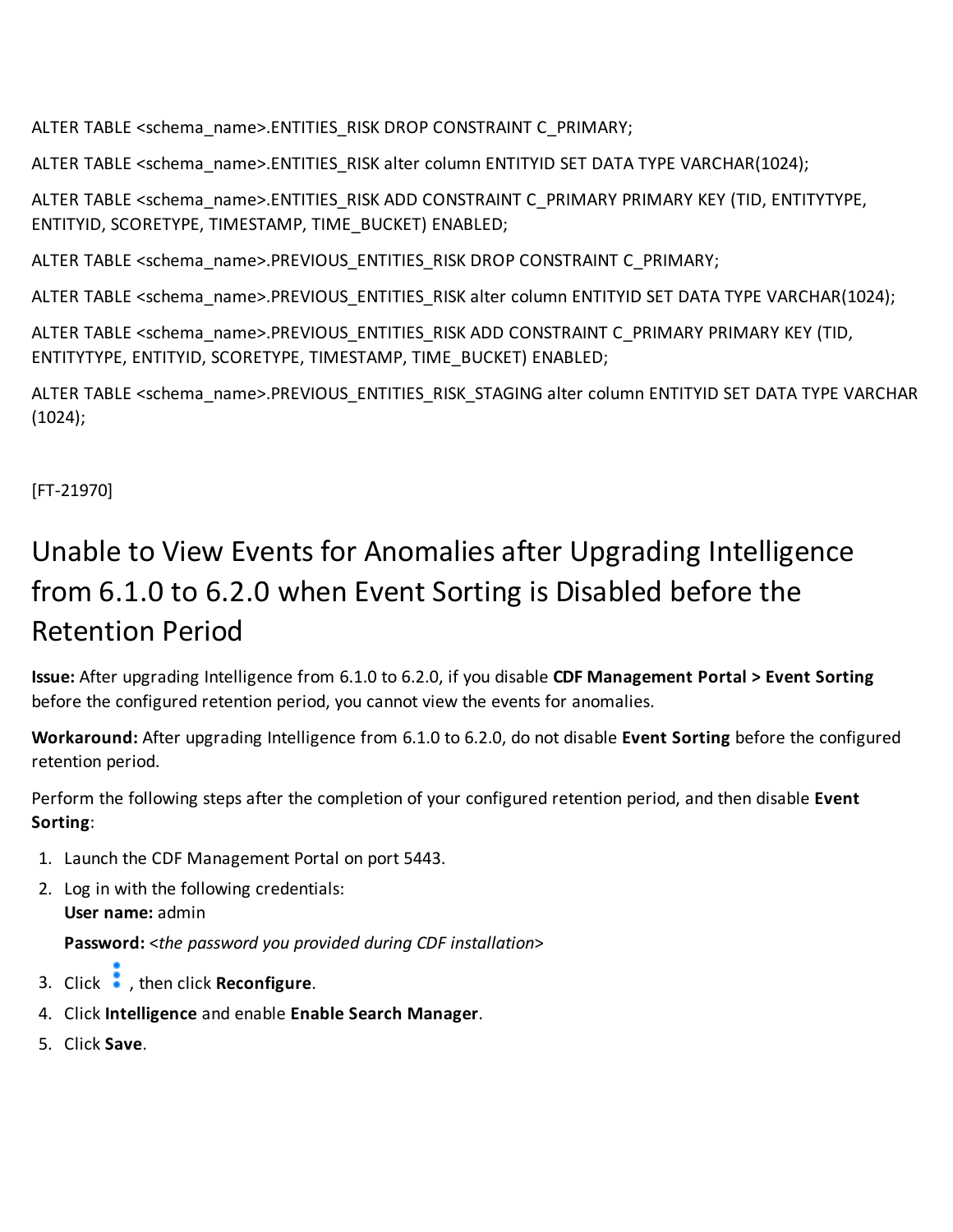6. Log in to Intelligence as a System Admin user.



7. Click **Settings** and select **Search Manager**.

- 8. Select **Submit a Job** from the drop-down list.
- 9. Select **Purge** from **Select Your Job Type**.
- 10. Specify the information for the fields present under **Set Your Job Parameters**.
- 11. Click **Submit Job**. Verify whether the job was completed successfully.
- 12. Navigate back to the CDF Management Portal and disable **Enable Search Manager** and **Event Sorting**.
- 13. Click **Save**.
- 14. Do the following to restart the interset-api pods:
	- a. Launch a terminal session and log in to the master node or a worker node.
	- b. Execute the following commands:

export NS=\$(kubectl get namespaces | grep arcsight|cut -d ' ' -f1)

kubectl -n \$NS scale deployment interset-api --replicas=0 kubectl -n \$NS scale deployment interset-api --replicas=2

<span id="page-18-0"></span>[FT-21937]

## Recon Search Fails to Work for Fileshare and Resource Data if the Values of the File Name and File Path Fields Contain "\"

**Issue:** In the Intelligence UI **> Explore** page **> Anomalies & Violation** panel based on the filter you provided. When you click an anomaly related to FileShare or Resource, a dialog box provides context about the anomaly or violation. When you click **View Events>Search in Recon**, the Recon search fails to work for Fileshare and Resource data if the values of the **File Name** and **File Path** fields contain "\".

**Workaround:** There is no workaround at this time.

<span id="page-18-1"></span>[FT-21997]

#### Filtering Does Not Work for the '-' Character in Intelligence UI

**Issue:** When filtering using the search filter in the Intelligence UI, if the search includes the '-' character, no results are displayed.

**Workaround:** There is no workaround at this time.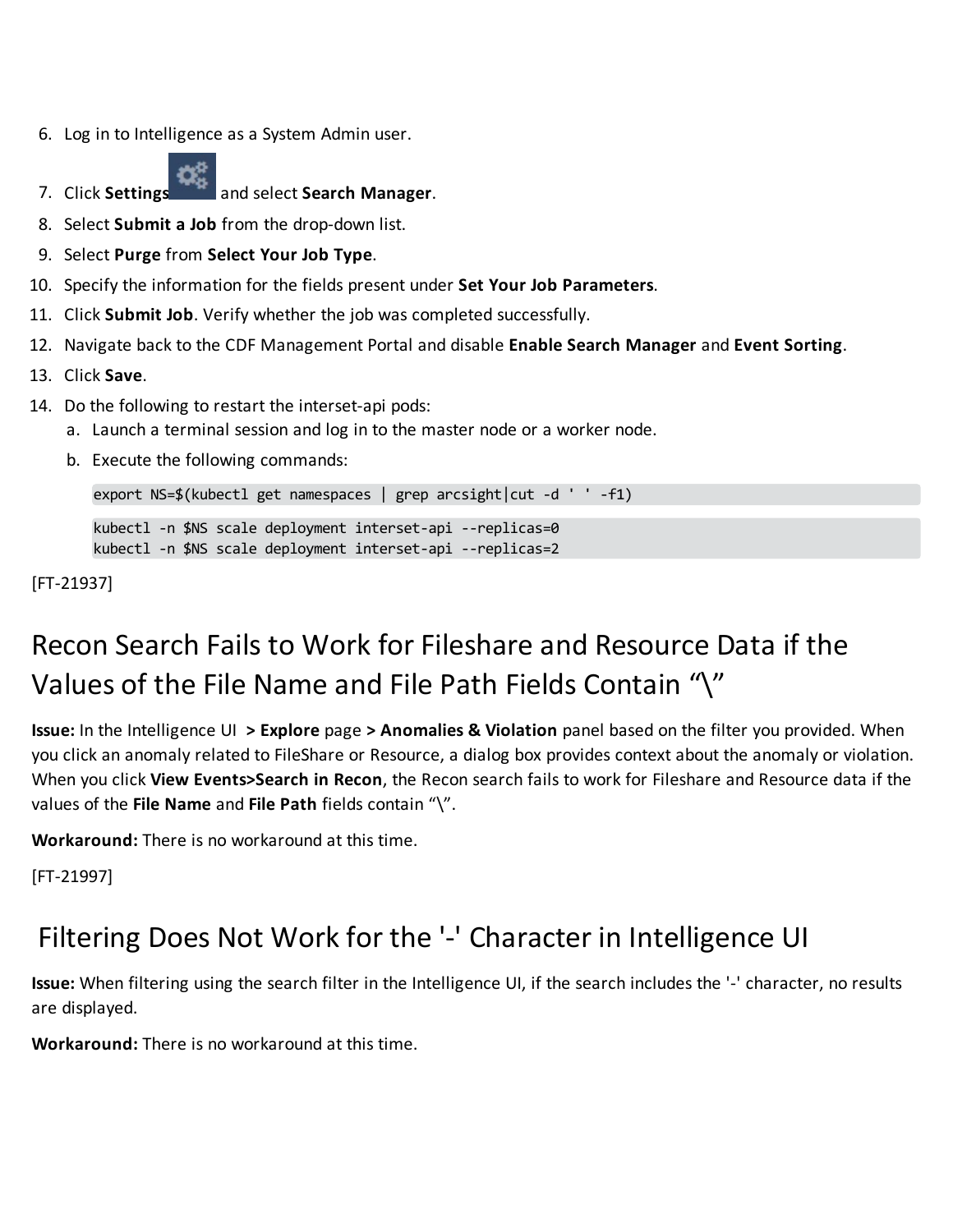<span id="page-19-0"></span>[FT-20825]

### Filtering Using the Hand Icon in the Matrix of Anomalies & Violations Does Not Update the Top Risky Users Accordingly

**Issue:** In the Intelligence UI **> Explore** page **> Matrix of Anomalies & Violations**, when you click the hand icon, then click and drag the cursor across the matrix to see the risky users and anomalies or violations for a specific time interval, the users in the **Top Risky Users** panel are not updated accordingly.

For example, if there are no risky users and the associated anomalies or violations in the selected time interval (for example, between 4:30 pm and 4:35 pm on a day), the **Top Risky Users** panel still displays users.

**Workaround:** There is no workaround at this time.

<span id="page-19-1"></span>[FT-20451]

### Mismatch Between the Anomaly Expected Highest Value and the Visualization Expected Highest Value

**Issue:** In the Intelligence UI **> Explore** page **> Anomalies & Violation** panel, when you click an anomaly or violation, a dialog box provides context about the anomaly or violation. The **Expected highest for <user\_name>** value in the visualization does not match the value in the anomaly or violation.

For example, an anomaly is "It was slightly unusual that <user name> logged in to Intelligence 12 times in an hour; <user\_name> typically logs in at most 6 times in an hour." and the **Expected highest for <user\_name>** value in the visualization is 4. In this example, the expected highest value for the user is 6 and the value in the visualization is 4. There is a mismatch between the values.

**Workaround:** There is no workaround at this time.

<span id="page-19-2"></span>[FT-20947]

#### CSV Reports Do Not Have Timestamps in the Date and Time Format

**Issue:** The CSV Reports have timestamps in the Unix Epoch format instead of the date and time format.

**Workaround:** There is no workaround at this time.

[FT-20978]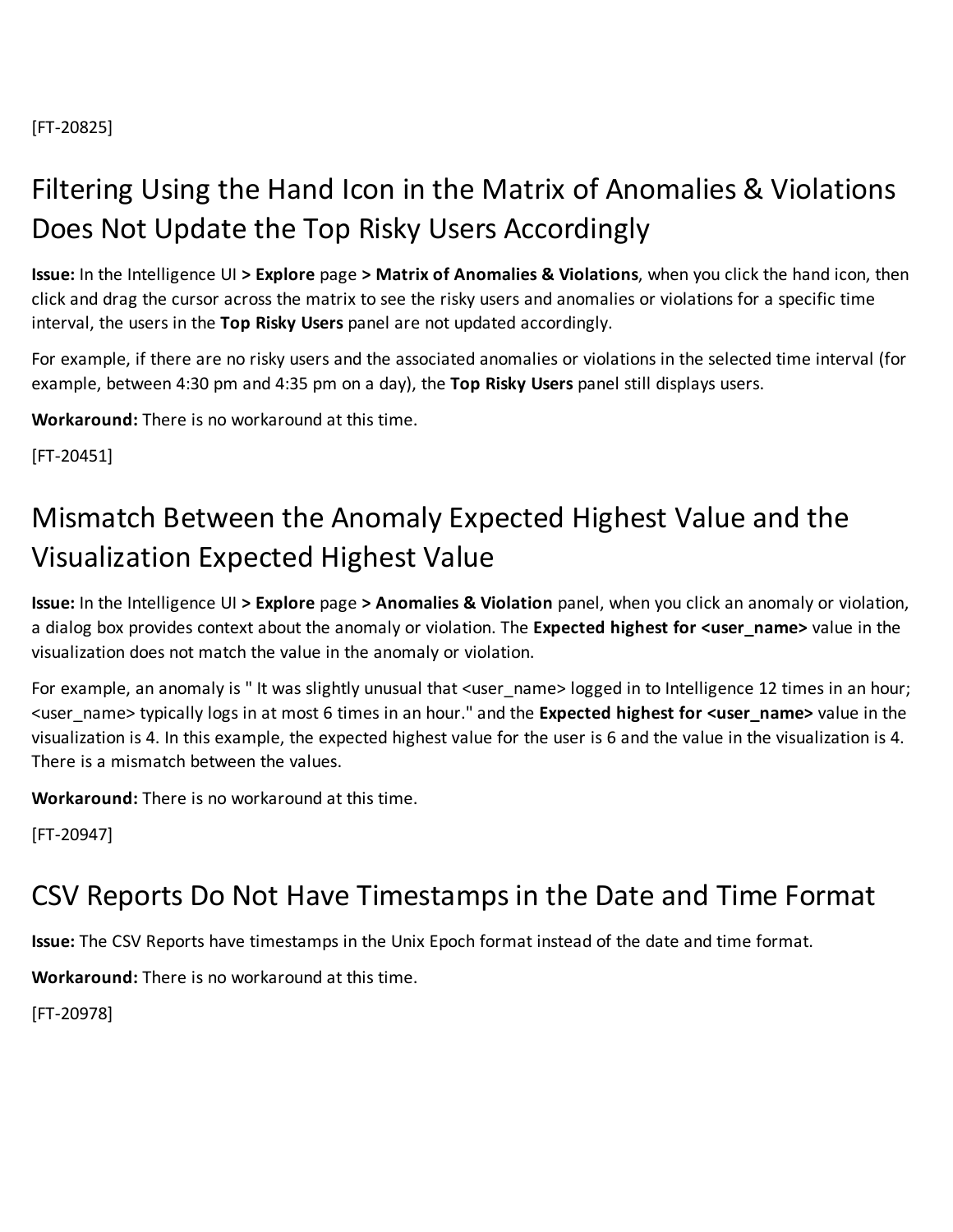## <span id="page-20-0"></span>Changing a BOT User to a NOTBOT User Has No Effect on Inactive Projects

**Issue:** When anomalies are identified because few users access a specific project, and one or more of the users are flagged as bots, changing the BOT users to NOTBOT users — and therefore increasing the number of non-bot users accessing the project — will not impact the project's identification as 'inactive'. Anomalies will therefore continue to be identified when the project is accessed, even though more non-bot users are now regularly accessing the project.

**Workaround:** There is no workaround at this time.

<span id="page-20-1"></span>[FT-8934]

#### Bad Message 413 reason: Request Entity Too Large

**Issue:** While logging to the Intelligence UI, a bad message **413** is encountered.

**Workaround:** Clear the cookies for the site and log in again.

<span id="page-20-2"></span>[FT-20164]

#### Daylight Savings Time

**Issue:** During the weeks immediately following Daylight Savings Time (DST) clock changes, you may observe an increase in reported Normal Working Hours anomalies. These anomalies, which are due to automatic software clock changes, will usually have risk scores of zero (0), and are reflective of the perceived Normal Working Hours pattern shift.

**Workaround:** There is no workaround needed.

[FT-8601]

#### <span id="page-20-3"></span>Repartition Percentage Threshold

**Issue:** In the **CDF Management Portal > Configure/Deploy** page **> Intelligence**, when you specify a value for the **Repartition Percentage Threshold** field, the installer does not validate the value. However, Intelligence Analytics fails if the value is not set between 0.7 and 1.0 as stated in the tooltip.

**Workaround:** Ensure that you set a value between 0.7 and 1.0.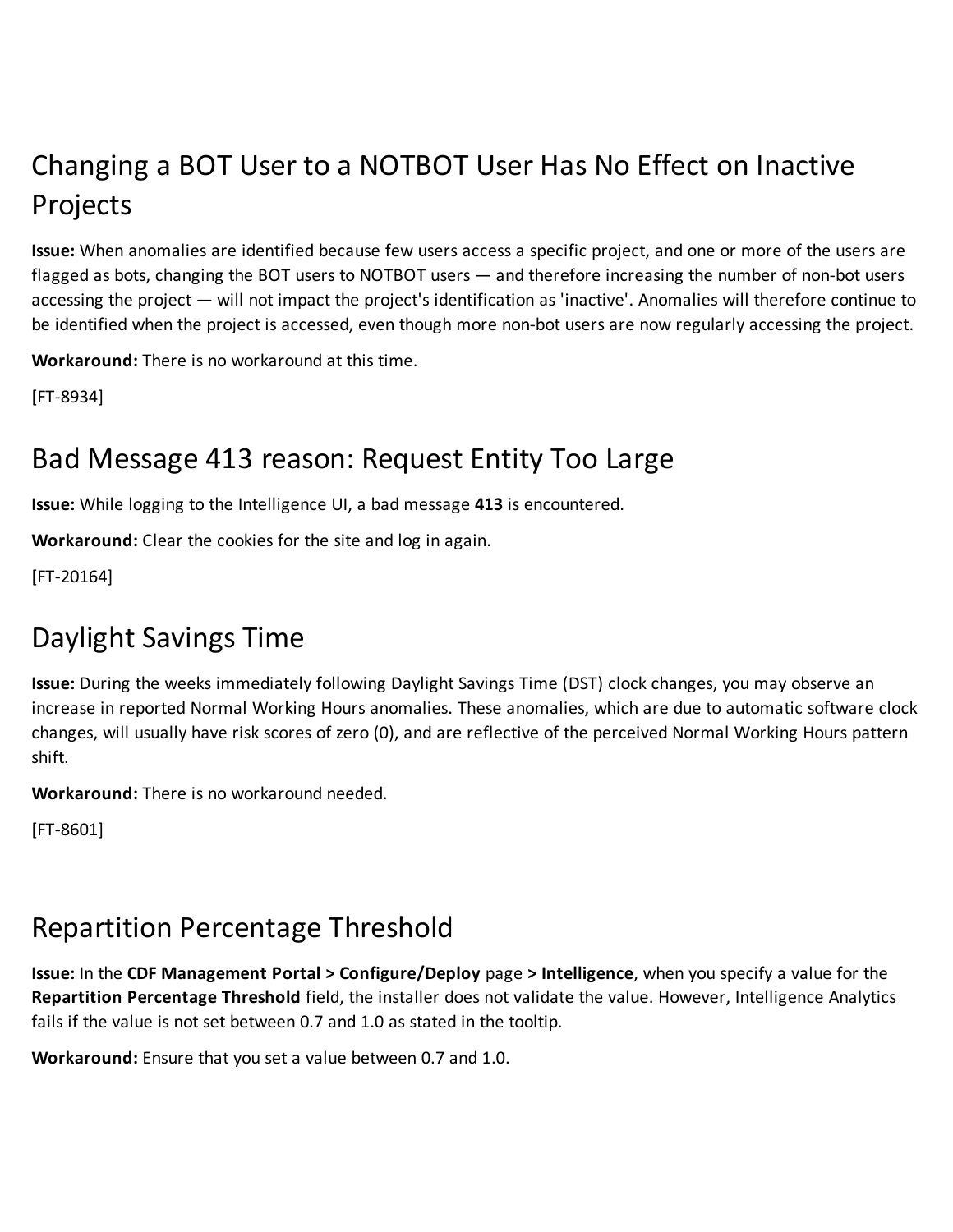<span id="page-21-0"></span>[FT-20011]

#### Prefix Filtering Does Not Work for Event Viewer

**Issue:** When searching for a prefix string in Event Viewer, the result of the query is of all the occurrences of the string.

**Workaround:** There is no workaround at this time.

<span id="page-21-1"></span>[FT-20239]

### Changing the HDFS NameNode Does Not Terminate the Previous Instance of the HDFS NameNode Container

**Issue:** In the **CDF Management Portal > Configure/Deploy** page **> Intelligence**, when you change the value of the **HDFS NameNode** field to deploy the HDFS NameNode container on another worker node, the older instance of the HDFS NameNode container goes into a pending state instead of being terminated.

**Workaround:** Perform the following steps after changing the value in the field:

- 1. In the CDF Management Portal, click **Cluster > Nodes**.
- 2. Click the [-] icon for the **interset-namenode:yes** label present on the worker node.
- 3. From **Predefined Labels**, drag and drop the **interset-namenode:yes** label to the worker node to which you want to add it. Ensure the worker node matches the new value you specified in the **HDFS NameNode** field.
- 4. Configure the database with HDFS. For more information, see the "Configuring the Database with HDFS for Intelligence" section in [Administrator's](https://www.microfocus.com/documentation/arcsight/arcsight-platform-20.11/as_platform_admin_guide/) Guide for ArcSight Platform.
- 5. Restart the HDFS DataNodes. Do the following:
	- a. Launch a terminal session and log in to a worker node where an HDFS DataNode is deployed.
	- b. Execute the following commands:

NAMESPACE=\$(kubectl get namespaces | grep arcsight-installer | awk '{ print \$1}')

kubectl get pods -n \$NAMESPACE | grep -e 'hdfs\|interset-analytics' | awk '{print \$1}' | xargs kubectl delete pod -n \$NAMESPACE --force --grace-period=0

[FT-20019]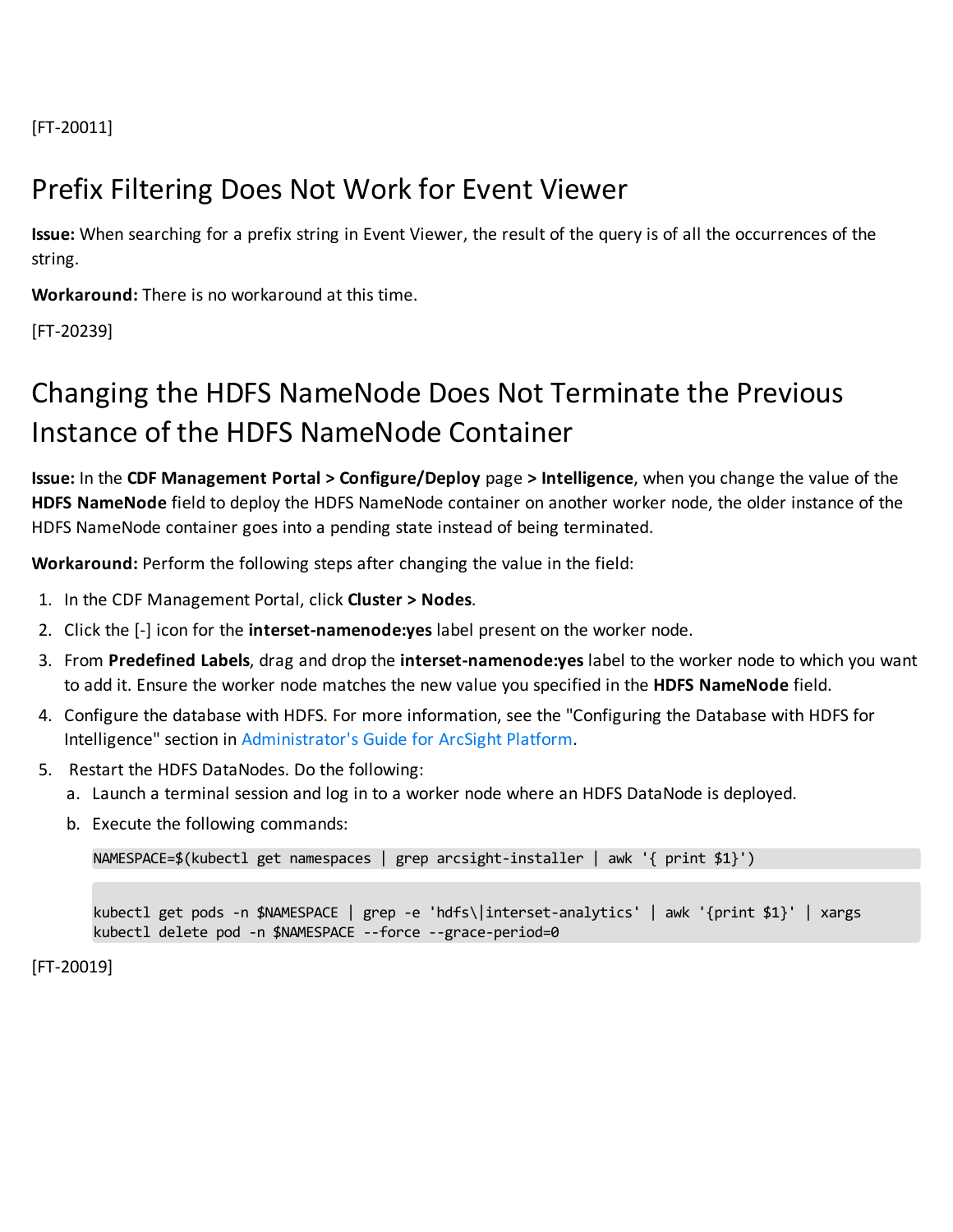### <span id="page-22-0"></span>Certificate Warnings in Logstash Logs

**Issue:** When you view the Logstash logs, you might come across the following warnings:

- . \*\* WARNING \*\* Detected UNSAFE options in elasticsearch output configuration!
- \*\* WARNING \*\* You have enabled encryption but disabled certificate verification.
- \*\* WARNING \*\* To make sure your data is secure change :ssl certificate vertification to true

**Workaround:** There is no workaround needed. You can ignore these warnings as there is no impact in the functionality.

<span id="page-22-1"></span>[FT-20038]

#### Swagger UI Session Expires After 120 seconds of Inactivity

**Issue:** When using the Swagger UI and trying an API request for a particular operation, a successful result returns a code of 200. If the Swagger UI is not used for 120 seconds or more (inactive screen), and the same API request is retried, it results in returning an error code of **401**.

**Workaround:** The reason for the issue is due to token expiry after 120 seconds. To get the correct result, go back to the Intelligence UI. Refresh the Intelligence UI and then use the Swagger UI.

<span id="page-22-2"></span>[FT-20234]

#### Cannot Save Searches in Event Viewer

**Issue:** When exploring events in the Event Viewer, you cannot save the search query that you build. Ideally, when you **Type to filter raw events**, a custom built query can be saved using the **Save** option at the bottom left. This functionality is not working currently.

**Workaround:** The workaround for this issue involves modification of the **investigator.yml**. Contact Micro Focus Customer Support at <https://softwaresupport.softwaregrp.com/> to resolve the issue.

[FT-20299]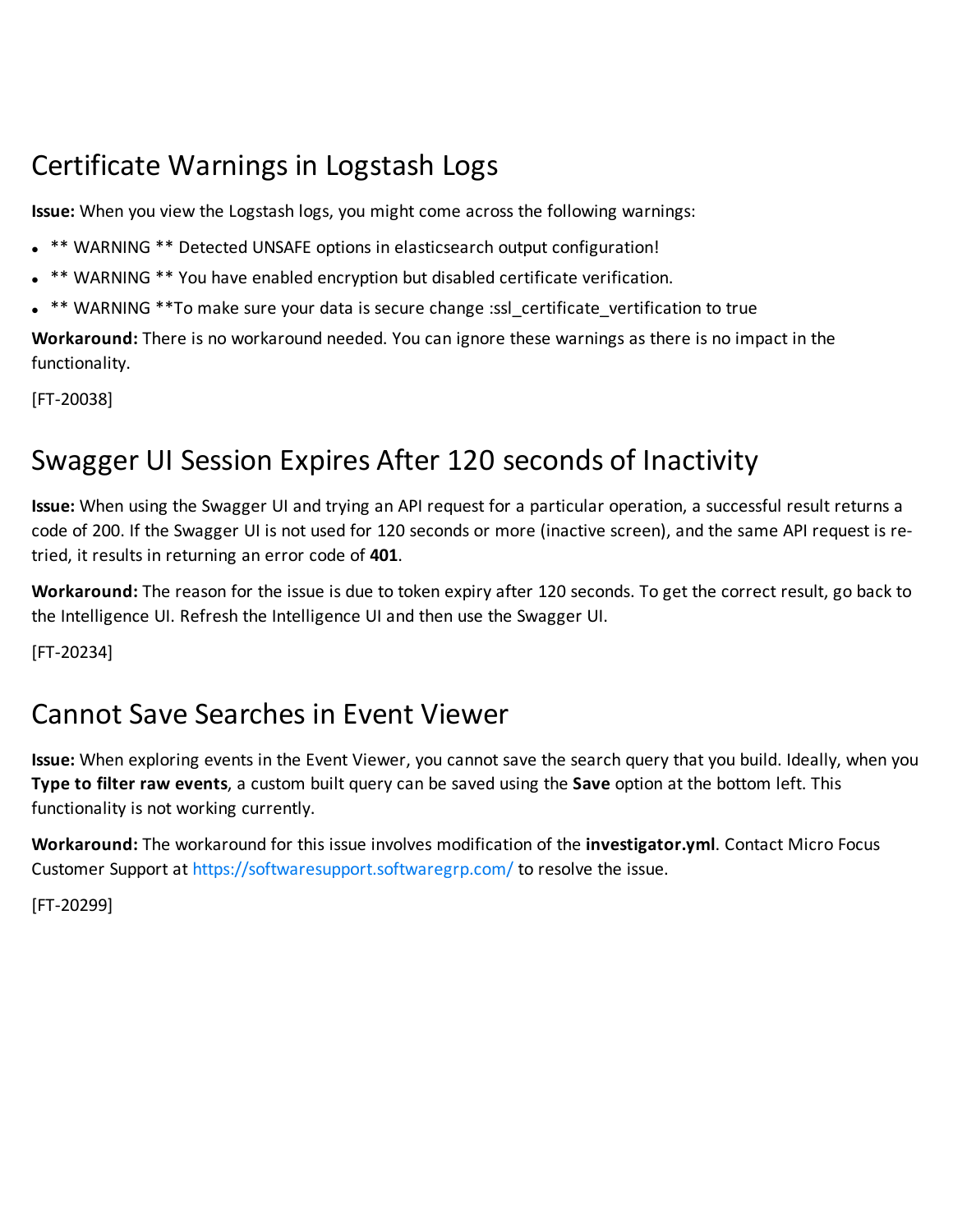## <span id="page-23-0"></span>Contacting Micro Focus

For specific product issues, contact Micro Focus Support at <https://softwaresupport.softwaregrp.com/>.

Additional technical information or advice is available from several sources:

- Product documentation, Knowledge Base articles, and videos: <https://softwaresupport.softwaregrp.com/>
- The Micro Focus Community pages: <https://www.microfocus.com/communities/>